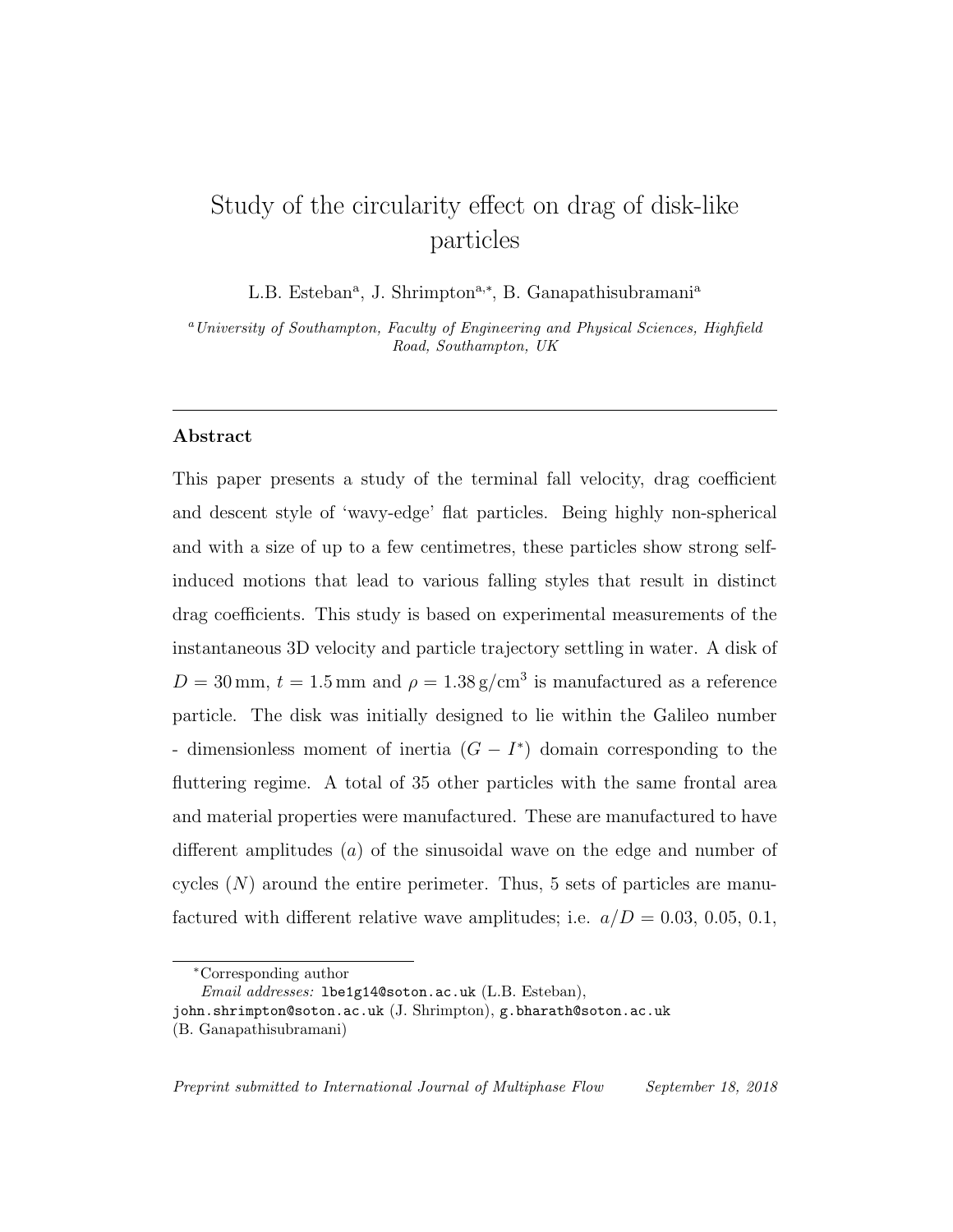0.15, 0.2. Each set consisting of 7 particles from  $N = 4$  to  $N = 10$ . The isoperimetric quotient is used as a measure of the particle circularity and is also linked with different characteristic settling behaviours. Disks and other planar particles with small  $a/D$  ratio were found to descent preferably with 'Planar zig-zag' behaviour with events of high tilted angle. In contrast, particles with high  $a/D$  ratio were found to follow a more uniform descent with low tilted angle to the vertical motion. The differences in projected frontal area were shown not to be sufficient to compensate the differences in descent velocity, leading to unequal drag coefficients. Therefore, we believe that the falling styles of these irregular particles go hand by hand with characteristic wake structures, as shown for disks with various dimensionless moment of inertia, that enhance the descent of particles with low circularity.

Keywords: Drag Coefficient, Irregular particle, Settling, Circularity

# 1. Introduction

The motion of particles in a viscous continuum appears in many industrial applications; from pneumatic conveyors in the food industry to pulverizedfuel boilers in the generation of thermal energy. It is in the design and modelling processes of such facilities when the size, shape and subsequent fluid dynamic effects of the solid particles gain importance, since these are directly linked to key features such as dispersion and the heat transfer rate. Although industrial facilities deal with a large number of solid characteristics, the understanding of the effect of shape of these particles on their trajectory is limited.

The motion of freely falling non-spherical particles is complex, even for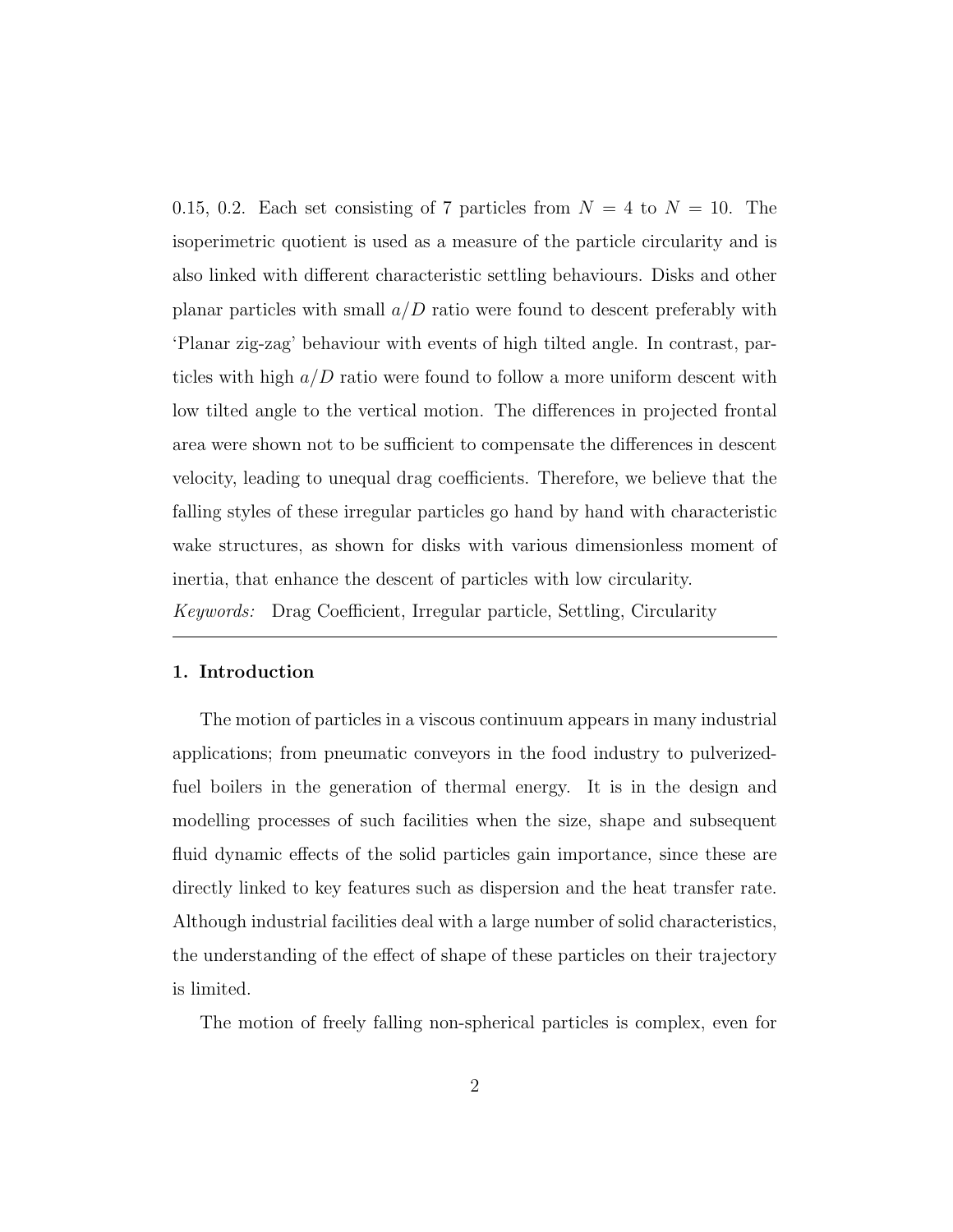relatively simple geometries such as disks. These particles show a variety of falling regimes that go from steady fall to tumbling, through fluttering and chaotic motion. The first phase diagram showing the falling scenarios of a disk was defined by Willmarth et al. (1964) in the Reynolds number  $(Re)$  and the dimensionless moment of inertia  $(I^*)$  domain. The Reynolds number defined as  $Re = V_z D/\nu$ , where  $V_z$  is the average settling velocity, D is the diameter of the disk and  $\nu$  is the kinematic viscosity of the fluid. The dimensionless moment of inertia as  $I^* = I_p/\rho_f D^5$ , where  $I_p$  is the moment of inertia about the diameter of the disk and  $\rho_f$  is the density of the fluid. They carried out a series of experiments and mapped the different falling regimes they observed: steady, fluttering and tumbling. They discussed that the phase diagram held for disks, as long as the aspect ratio  $(\chi)$  defined as  $\chi = D/h$  was large (where h is the thickness of the disk).

Field et al. (1997) identified a new falling regime within the phase diagram defined by Willmarth et al. (1964) between flutter and tumbling regimes. This new regime was labelled as 'Chaotic' and has been investigated in more detail during the past decades, especially for two-dimensional rectangular plates; Belmonte et al. (1998), Andersen et al. (2005b) and (Andersen et al., 2005a).

Zhong et al. (2011) focused on thin disks ( $\chi \geq 10$ ) and showed experimentally that the trajectory of a disks transitions from 'Planar zig-zag' to 'Spiral' motion for a region in the phase diagram associated with fluttering motion. They showed that this transition is determined by the relative particle to fluid inertia  $(I^*)$ . They also carried flow visualization and showed that the change in path style comes with a drastic change in the turbulent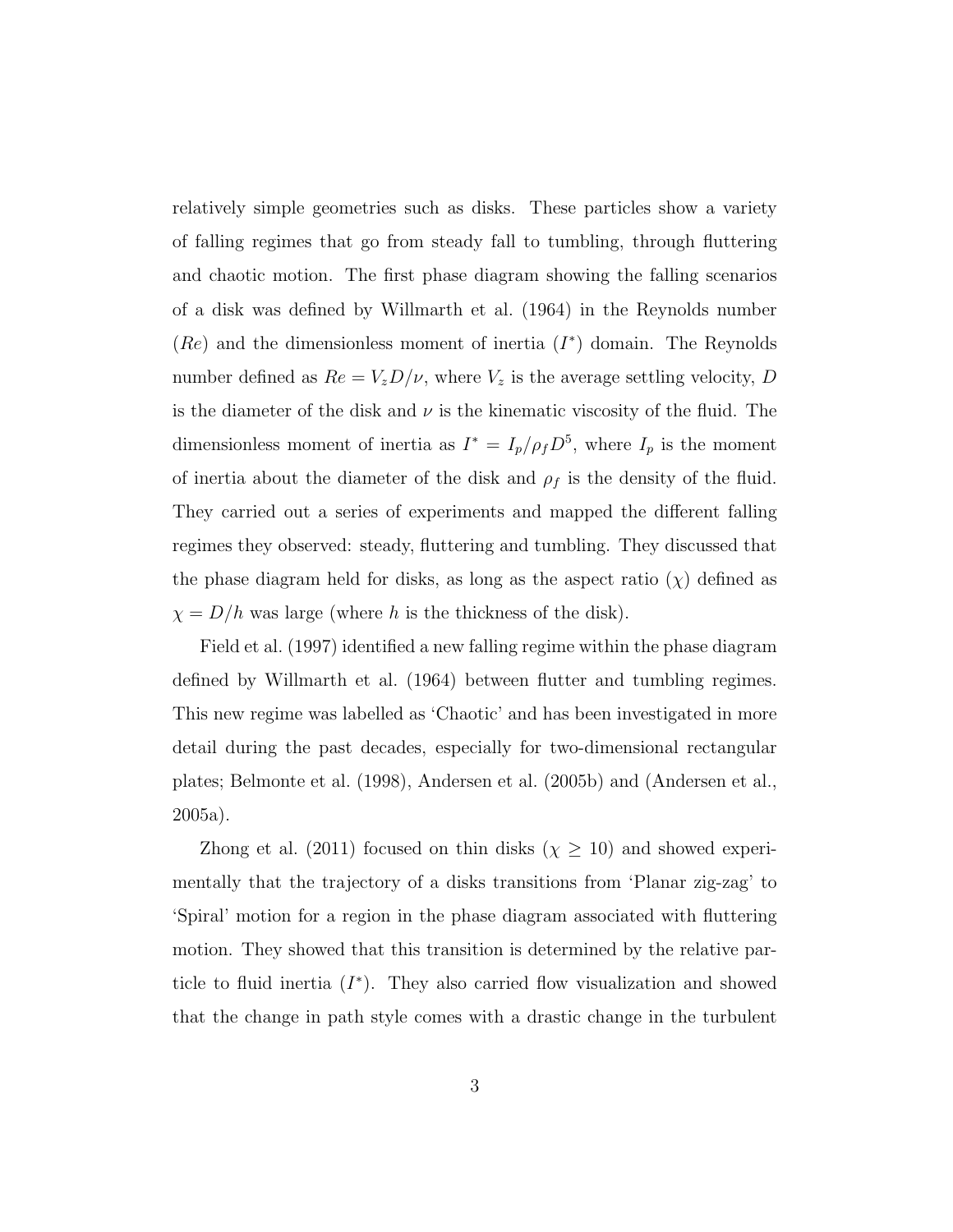structures present in the wake. They discussed that the transition between these three sub-regimes, i.e. 'Planar zig-zag', 'Transitional' and 'Spiral', is Reynolds number dependent. They also showed that this phenomenon was not sensitive to initial tilt. Lee et al. (2013) extended the work of Zhong et al. (2011) by doing planar Particle Image Velocimetry measurements on the particle wake. They found that disks with moderate inertia followed a 'Planar zig-zag' motion and with decreasing  $I^*$  the particles transitioned to a 'Spiral' motion.

On the other hand, numerical investigations on the falling styles of disks have shed light on the descend mechanisms at low to moderate Re numbers. Auguste et al. (2013) carried out a thorough numerical investigation on the dynamics of thin disks falling under gravity in a viscous fluid medium at  $Re < 300$  and found two new three-dimensional paths in which the plane of motion slowly rotates about the vertical axis. Similarly, Chrust et al. (2013) performed direct numerical simulations of the solid-fluid interactions of infinitely thin disks and presented a parametric study on the effect of the Galileo number  $(G = \sqrt{\sqrt{\rho_p/\rho_f - 1}})gD^3(\nu)$ , which is an alternate form of  $Re$ , and the non-dimensional mass  $(m^*)$ , being  $m^* = \frac{m}{m}$  $\frac{m}{\rho_f D^3}$ . They also studied 'three-dimensional states' and found similar falling styles for disks with  $I^* =$  $3.12 \times 10^{-3}$  and  $Re = 320$  as reported in Auguste et al. (2013), Zhong et al. (2011) and Lee et al. (2013). They showed that the saturated 'Spiral' state was reached after a fall distance of  $\approx 60 D$ . The distance travelled by the disk to reach the 'Spiral' state greatly differs between studies, suggesting that not only the dimensionless moment of inertia but the Reynolds number affects the duration of the transient effects. Similarly, Zhou et al. (2017) performed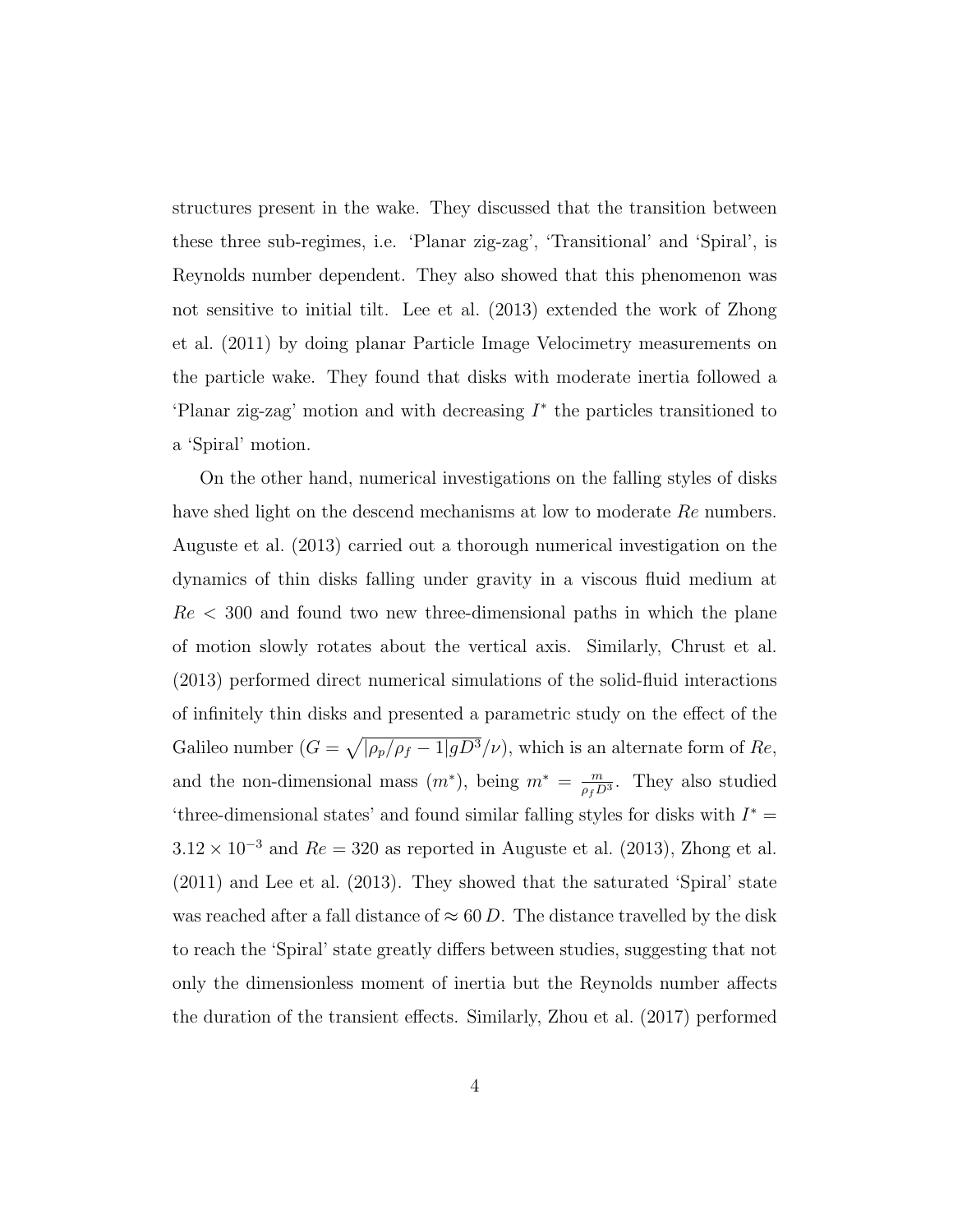direct numerical simulations for freely falling oblate spheroids with aspect ratios  $1 < \chi < 10$ . They also found that several drastically different descent modes coexist for the same parameter space. This shows that the falling motion of these particles is not unique and therefore should be examined through statistical analysis.

Fewer studies are available for planar non-spherical particles other than disks or rectangular plates. In the early 70's, List and Schemenauer (1971) investigated the steady fall of different shapes including hexagonal plates, broad-branched crystals, dendrites and stellar crystals. In addition to variation of drag coefficient  $(C_D)$  with Reynolds number (due to viscous effects), small oscillations in the fall trajectories of hexagonal plates and broadbranched models were observed. These oscillations were reported to be smaller than those of circular disks with the same frontal area, but no quantitative measurements were taken. Jayaweera (1972) studied experimentally the free fall behaviour of various planar particles within the same range of Reynolds number ( $Re < 50$ ). These planar particles were manufactured with the same frontal area and thickness of a reference disk for comparison. They showed that the terminal velocity of hexagonal plates was practically the same of the equivalent disk while for the case of star-shape particles the differences in the terminal velocity were up to 25%. However, the severe difference in the viscous effect  $(Re < 50)$  associated with increasing the particle perimeter was considered to be the only mechanism responsible for the change in the particle descent velocity. Kajikawa (1992) studied the free-fall patterns and the variation in the vertical and horizontal velocities of "snow crystal shapes". They found a very small fluctuation in the settling velocity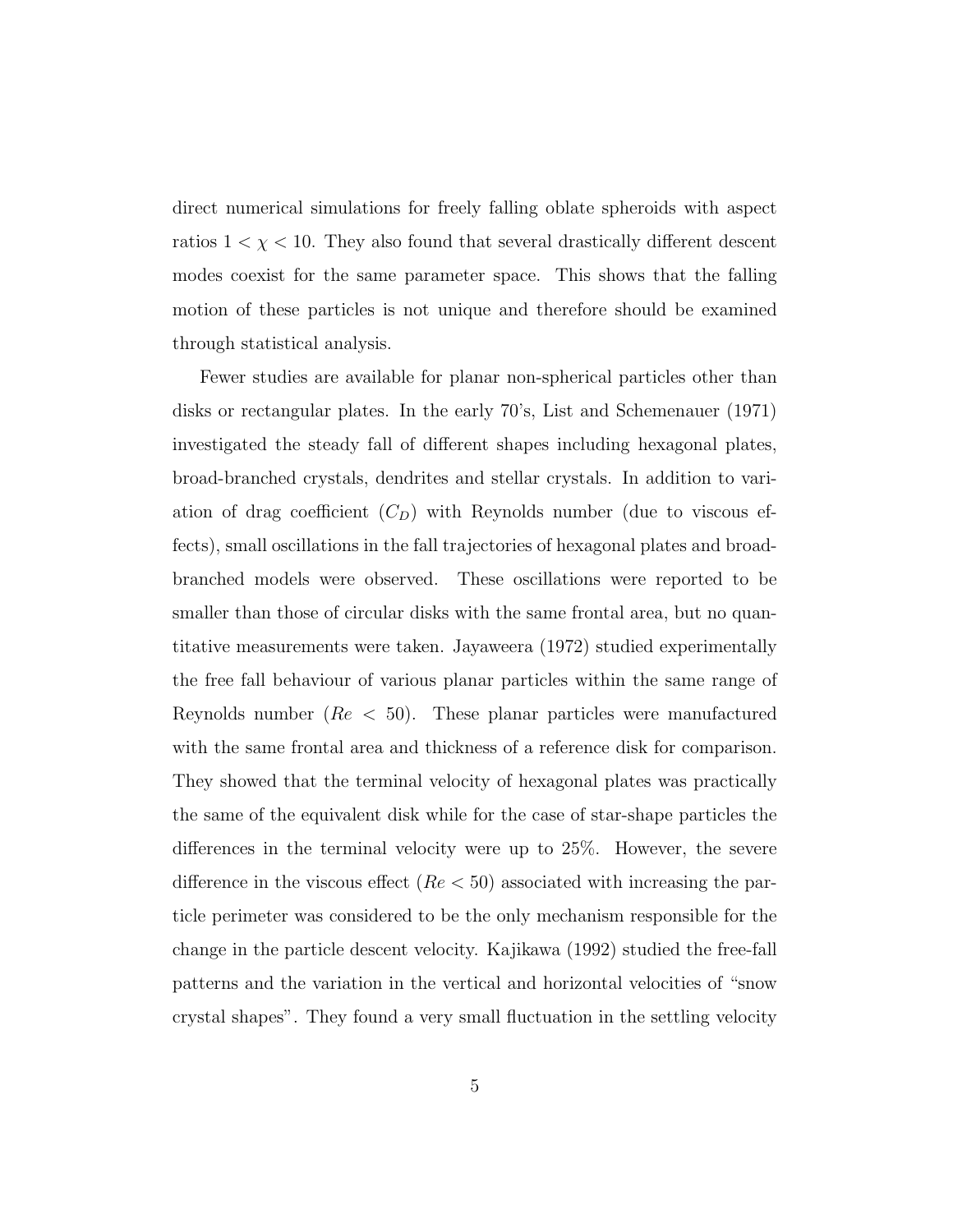for all particles investigated, which suggests that they were close to the stable fall regime. They also found that dendritic crystals with large internal ventilation fall with a stable pattern over a larger Re range compared to simple hexagonal plates. This suggests that the stability of the falling motion was influenced by the internal ventilation of the crystals, as confirmed later by Vincent et al. (2016) for disks. More recently, Maggi (2015) showed how fractal structures can modify the resistance of granular aggregates moving through water whereas Bagheri and Bonadonna (2016) presented a comprehensive analytical and experimental investigation on the drag coefficient of non-spherical particles, where particle secondary motion, the effect of particle orientation and the effect of particle-to-fluid density ratio on the drag coefficient were discussed. Also, several polygonal shapes have been recently investigated through water tank experiments in (Esteban et al., 2018); showing the edge effect on the descent style of these particles.

Despite these isolated studies on the frontal geometry effect on the descent velocity, there is still a lack of understanding on when a flat particle originally falling under fluttering motion transitions to a more stable regime due to changes in frontal geometry. Similarly, it is not known if the effect of the effective particle projected area under these new conditions is the reason for the change in drag coefficient.

Therefore we propose to study the effect of the gradual change in the perimeter geometry (from disks to particles with very low circularity) on the particle trajectory. This will also tackle one of the questions suggested in Moffatt (2013) regarding the dynamics of disks: the effects of the perimeter geometry on the settling characteristics of flat irregular particles moving in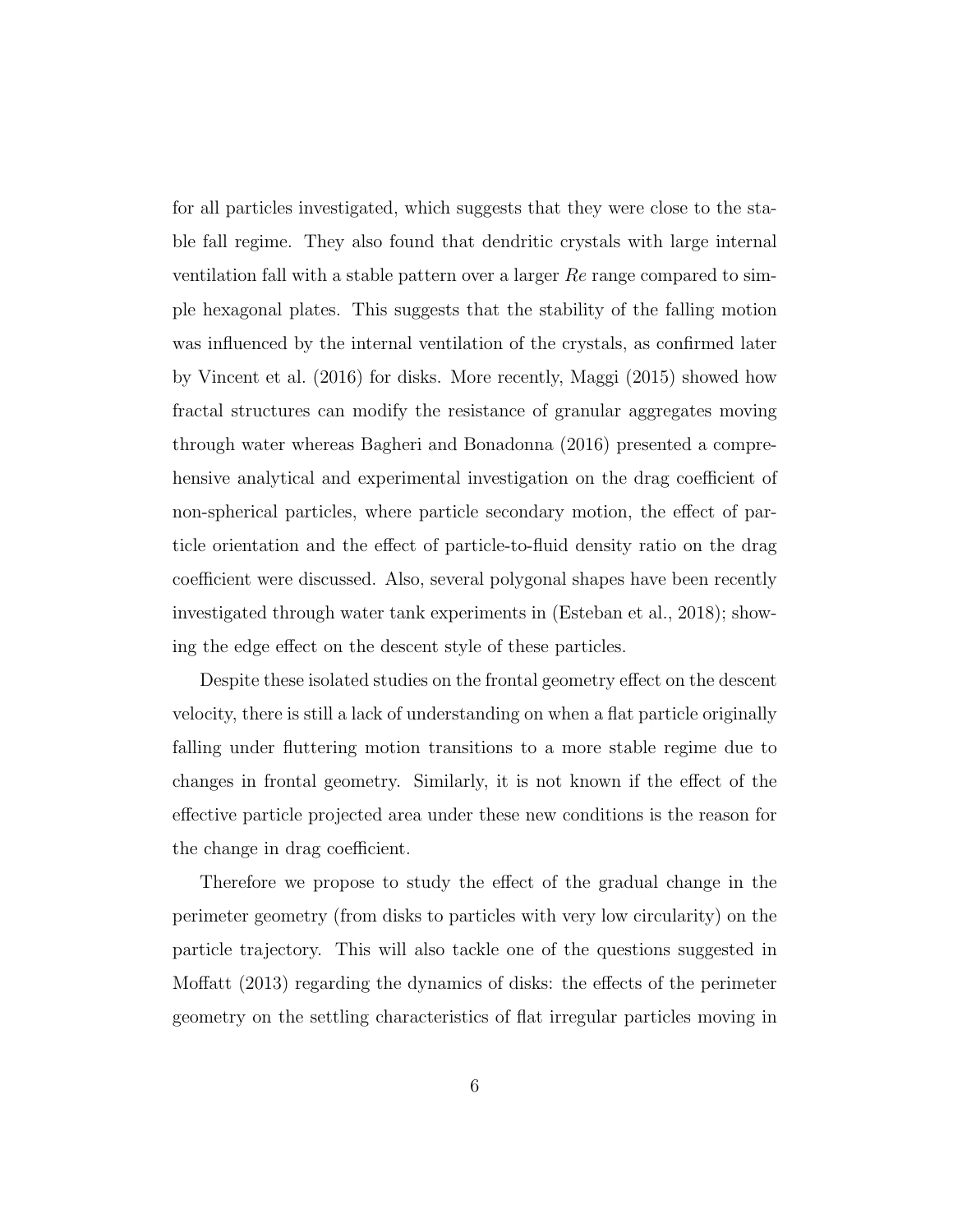a viscous media. In here we include the effect on the particle dispersion, the mean and instantaneous descent velocity, and the types of secondary motion that are directly linked to particle orientation and therefore drag coefficient.

# 2. Methods

In order to investigate how the waviness of the perimeter affects the settling dynamics of the disk, we manufactured a reference disk with a diameter  $D = 30$  mm, thickness  $h = 1.5$  mm and density  $\rho = 1.38$  g/cm<sup>3</sup> that falls in the fluttering regime with a Reynolds number  $Re \approx 1800$  and nondimensional inertia  $I^* = 3.4 \times 10^{-3}$ . Then, keeping the disk thickness  $(h)$ and frontal area A constant we vary the amplitude of the sinusoidal wave on the edge  $(a)$  and the number of cycles, or peaks, around the entire perimeter  $(N)$ , as sketched in figure 1. Thus, we manufactured 5 sets of particles with different relative wave amplitudes; i.e.  $a/D = 0.03, 0.05, 0.1, 0.15, 0.2,$  each set consisting of 7 particles from  $N = 4$  to  $N = 10$  with the corresponding dimensionless moment of inertia shown in table 1. The parameter space  $(a/D,$ N) is chosen to cover a wide geometric range. As these two parameters increase, the particle becomes less similar to a disk and more like a star-shape particle. The combined effect of these parameters can be also seen from a circularity point of view. In here, the isoperimetric quotient  $(Q = 4\pi A/P^2)$ is the parameter used to characterize geometric changes, shown in brackets in table 2. The hypothesis is that as  $a/D$  and N increases (and therefore Q), the characteristic fluttering motion of the solid disks becomes less pronounced as discussed in Kajikawa (1992) for particles with inner ventilation.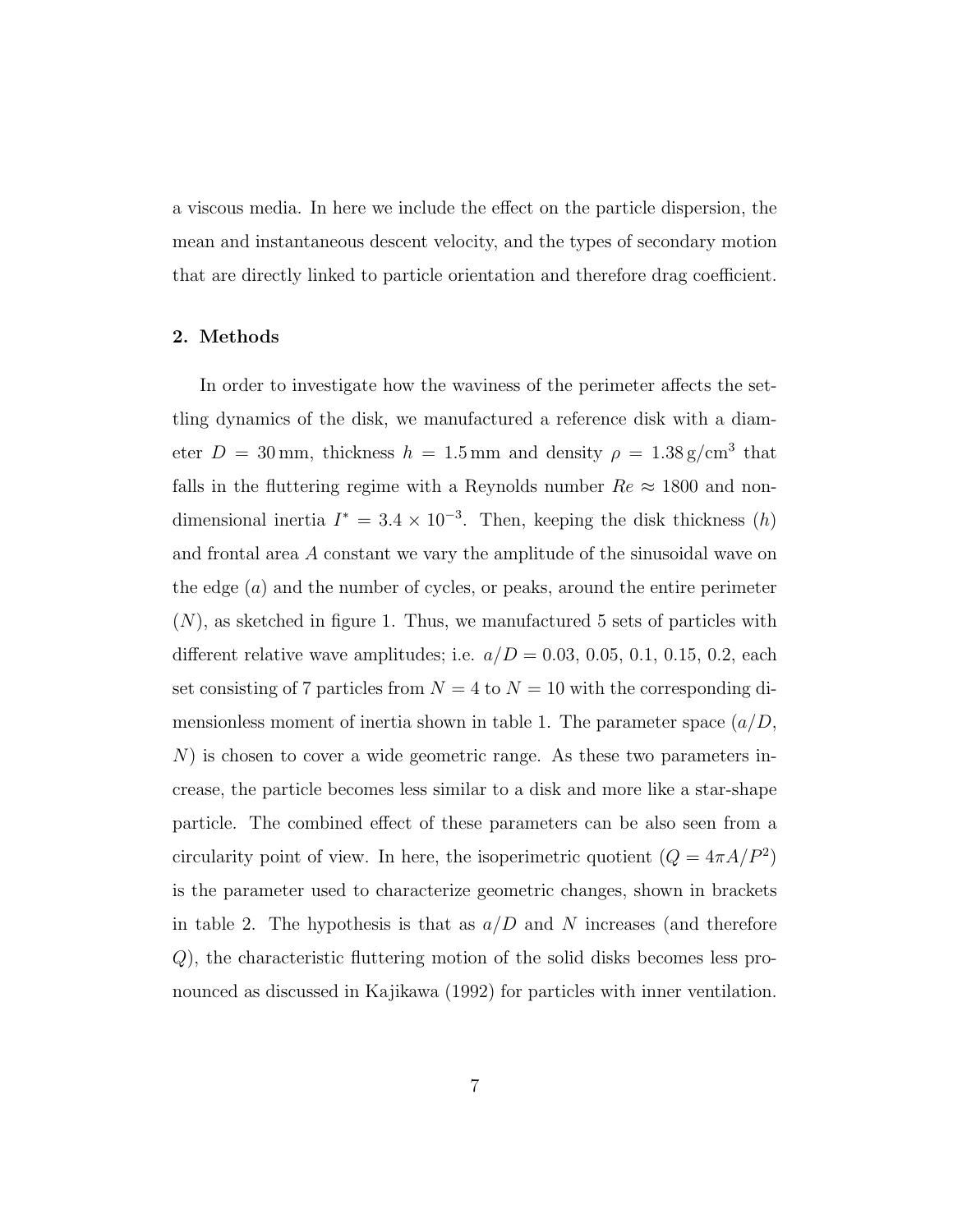|      | N |                                                                                                         |  |  |  |  |    |  |  |
|------|---|---------------------------------------------------------------------------------------------------------|--|--|--|--|----|--|--|
| a/D  |   | 4 5 6 7 8 9                                                                                             |  |  |  |  | 10 |  |  |
| 0.03 |   | $\begin{array}{cccccc} \n\vert 2.5 & 2.5 & 2.5 & 2.5 & 2.5 & 2.5 & 2.5 \n\end{array}$                   |  |  |  |  |    |  |  |
| 0.05 |   | $\begin{array}{cccccc} \n\begin{array}{cccccc} 2.1 & 2.1 & 2.1 & 2.1 & 2.1 & 2.1 & 2.1 & \n\end{array}$ |  |  |  |  |    |  |  |
| 0.1  |   | $\vert$ 1.5 1.5 1.5 1.5 1.5 1.5 1.5                                                                     |  |  |  |  |    |  |  |
| 0.15 |   | $\begin{bmatrix} 1.1 & 1.1 & 1.1 & 1.1 & 1.1 & 1.1 & 1.1 \end{bmatrix}$                                 |  |  |  |  |    |  |  |
| 0.2  |   | $0.94$ $0.94$ $0.94$ $0.94$ $0.94$ $0.94$ $0.94$                                                        |  |  |  |  |    |  |  |

Table 1: Dimensionless moment of inertia  $(I^* \times 10^3)$  based on the diameter of the circumscribed disk.

All particles were laser cut within a precision of  $\pm 0.5$  mm. Table 2 shows the length of the perimeter of the particles manufactured, whereas table 3 summarizes the mass of the particles after the manufacture process was completed. Small differences in the mass of the particles were caused by the addition of black paint (to facilitate the image treatment).

In water, the particles were released from about 2 D below the surface so that entry and surface effects were avoided. The particles were released with zero initial velocity and zero tilted angle using a release mechanism that used active suction. All particles were held in their initial position by a suction cup smaller than their internal diameter. The suction cup was part of a rigid frame attached to the water tank, ensuring that the particle initial conditions were the same in all realizations. The water tank was 0.8 m high with a crosssection of  $0.5 \text{ m} \times 0.5 \text{ m}$ . All particles used were made of polyester with a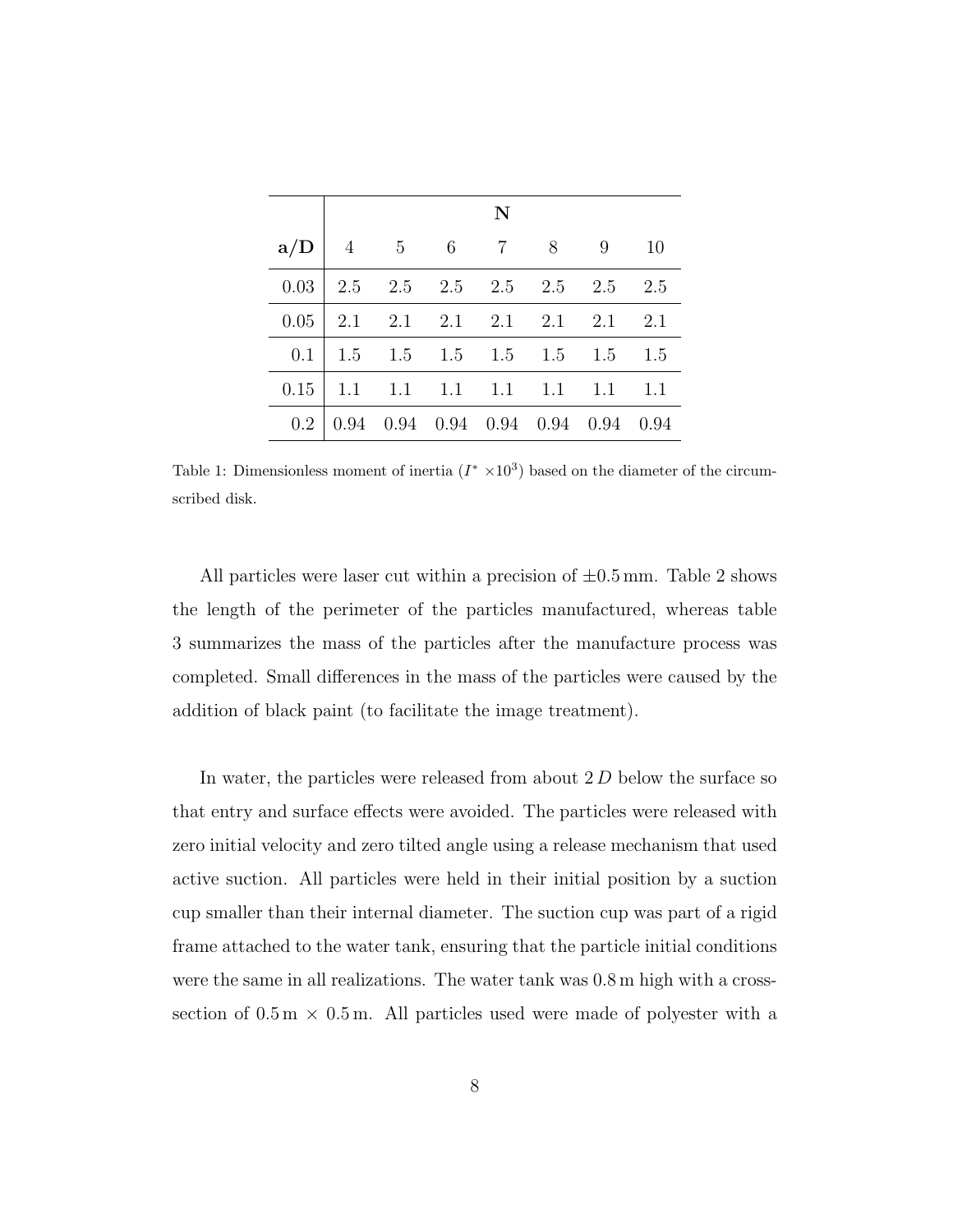|         | $\bf N$   |           |                         |           |                                                             |           |           |  |  |
|---------|-----------|-----------|-------------------------|-----------|-------------------------------------------------------------|-----------|-----------|--|--|
| a/D     | 4         | 5         | 6                       |           | 8                                                           | 9         | 10        |  |  |
| 0.03    | 96(0.97)  | 96(0.96)  | 97(0.94)                | 98(0.92)  | 100(0.90)                                                   | 101(0.87) | 102(0.85) |  |  |
| 0.05    | 98(0.93)  | 100(0.89) | 102(0.85)               | 105(0.81) | 108(0.76)                                                   | 111(0.72) | 115(0.68) |  |  |
| 0.1     | 108(0.76) | 115(0.68) | $122(0.59)$ $131(0.52)$ |           | 139(0.46)                                                   | 149(0.40) | 158(0.36) |  |  |
| 0.15    | 122(0.59) |           |                         |           | $135(0.49)$ $149(0.40)$ $163(0.33)$ $178(0.28)$             | 194(0.24) | 210(0.20) |  |  |
| $0.2\,$ | 139(0.46) |           |                         |           | $158(0.36)$ $178(0.28)$ $199(0.22)$ $220(0.18)$ $242(0.15)$ |           | 264(0.13) |  |  |

Table 2: Particle perimeter  $(P)$  in millimeters for shapes with same area to a disk with  $P = 94.2$  mm. Isoperimetric quotient Q is represented in brackets

density of approximately  $1.38 \text{ g/cm}^3$ , frontal area of 7.07 cm<sup>2</sup> and a thickness of 1.5 mm.

Two cameras were used to capture the falling particle. One camera captured a frontal view of the descent motion of the particle while the other captured the planar  $(X - Y)$  motion of the particle through a mirror at 45<sup>°</sup> underneath the tank. The cameras were both focused on the mid-plane of the tank to minimize image distortion. The trajectories were recorded at 60 fps. This frame-rate was sufficient to resolve the translational motion during all parts of the descent to within  $2\%D$ . A diffused light source was used to back illuminate the water tank. In each frame the dark particle projection was recorded onto the white background and the position of the centre of mass of the particle was obtained by locating the geometric centre of each particle projection. As discussed in Esteban et al. (2018), the shadow of the particle can hide individual peaks during the fall, leading to an erroneous location of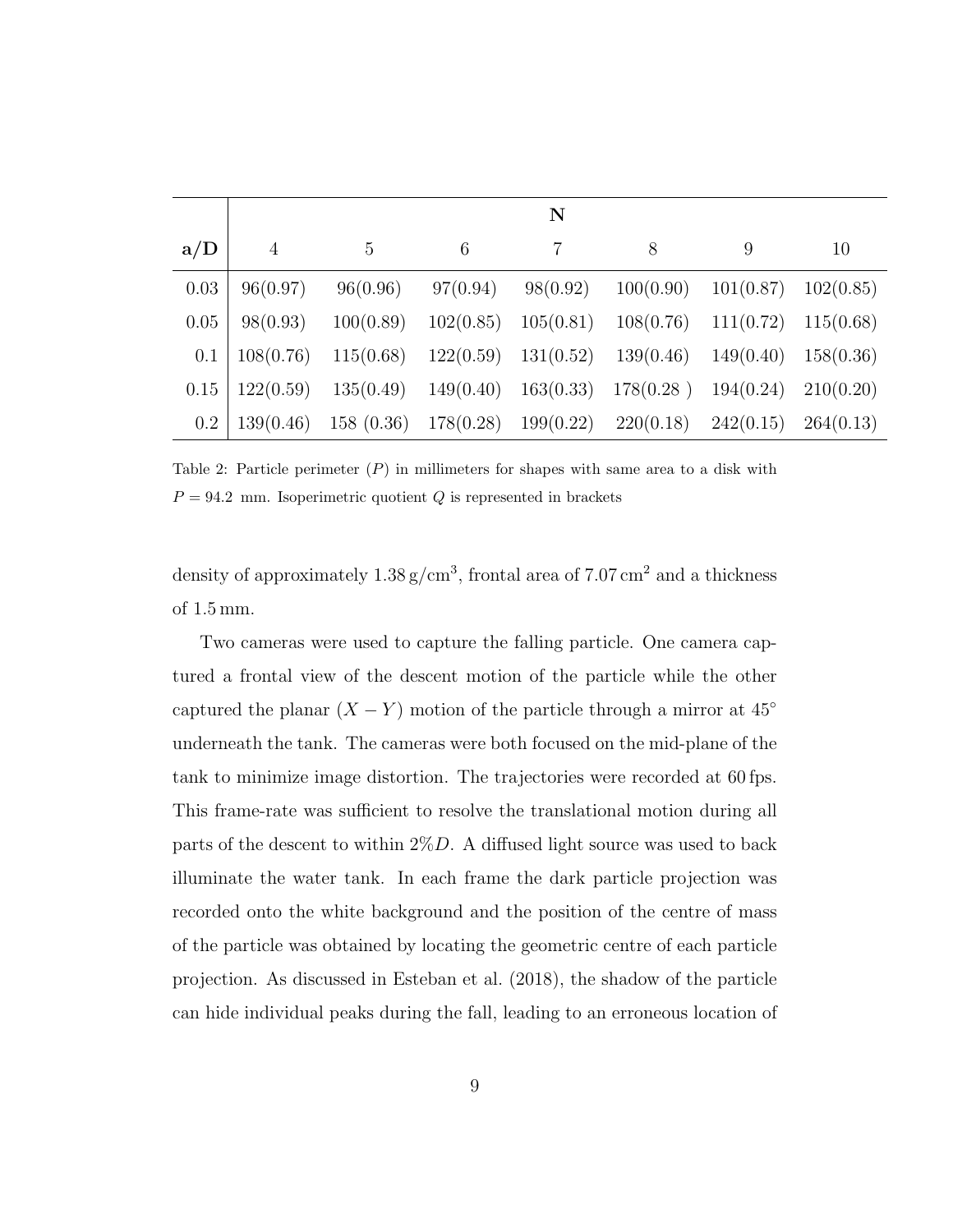|      | N              |             |  |                                                    |  |                                    |        |  |  |
|------|----------------|-------------|--|----------------------------------------------------|--|------------------------------------|--------|--|--|
| a/D  | $\overline{4}$ | $5\qquad 6$ |  | 7 8                                                |  | -9                                 | 10     |  |  |
| 0.03 |                |             |  | $1.50 \quad 1.50 \quad 1.49 \quad 1.50 \quad 1.51$ |  | 1.50                               | - 1.48 |  |  |
| 0.05 |                |             |  |                                                    |  | 1.50 1.49 1.49 1.48 1.47 1.51 1.50 |        |  |  |
| 0.1  |                |             |  | $1.52 \quad 1.51 \quad 1.50 \quad 1.50 \quad 1.50$ |  | 1.50                               | 1.50   |  |  |
| 0.15 |                |             |  |                                                    |  | 1.58 1.57 1.57 1.54 1.55 1.53 1.54 |        |  |  |
| 0.2  | 1.63           |             |  | $1.64$ $1.63$ $1.60$ $1.60$                        |  | 1.59                               | 1.59   |  |  |

Table 3: Particle Mass in grams.



edge particles with constant  $N = 4$  and  $a/D = 0.2, 0.1, 0.03; c)$  Wavy-edge particles with Figure 1: a) Sketch of a 'wavy-edge' particle about the reference disk perimeter; b) Wavyconstant  $N=10$  and  $a/D=0.15,\,0.05.$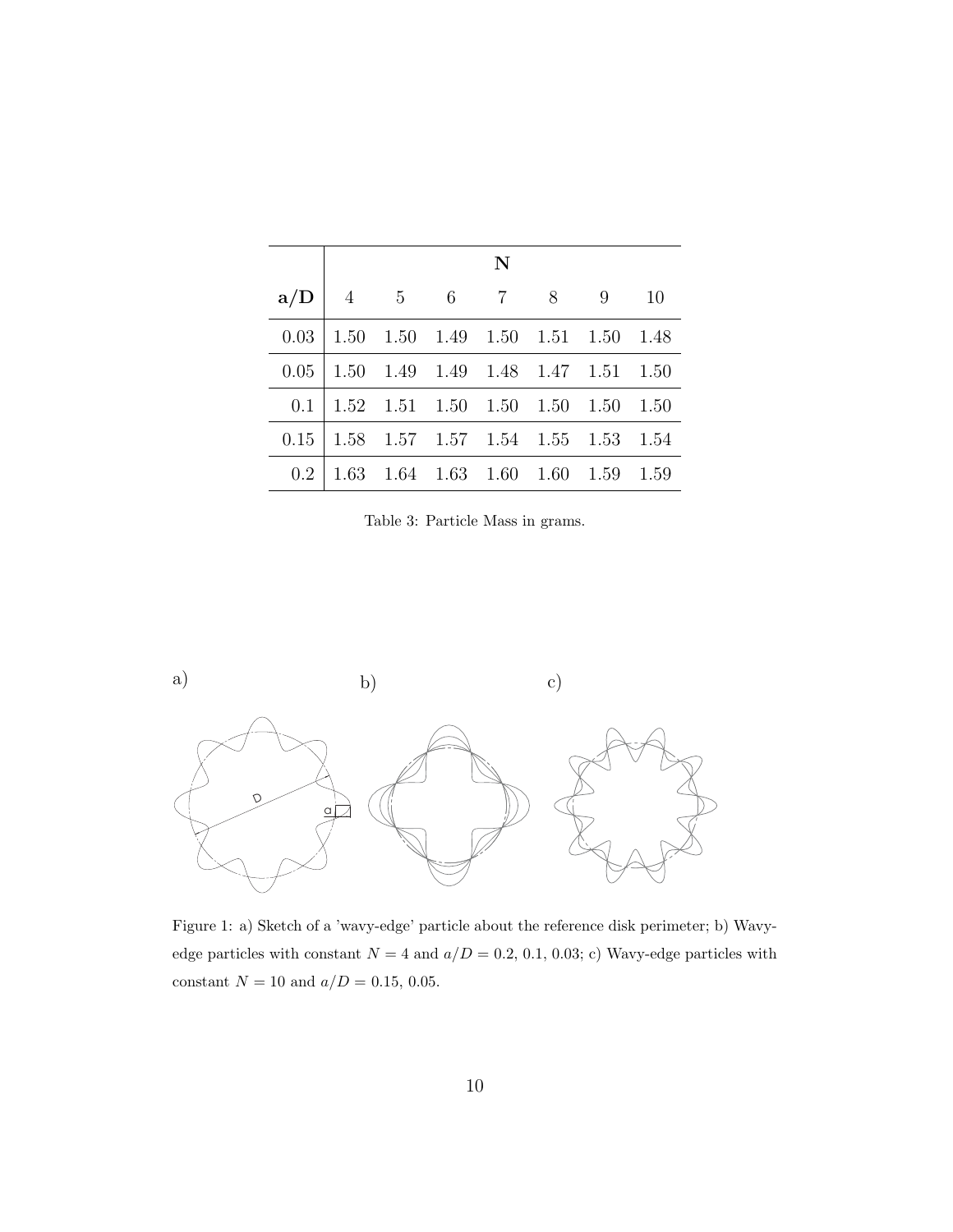the center of gravity (only in the Z component for this camera arrangement) and could be maximum for the  $N = 5$ ,  $a/D = 0.2$  particle  $(\pm 0.05 D)$ . This is only relevant for particles with an odd number of peaks when they have a symmetry plane parallel to the camera focal plane. Also, the particle has to be at a high incidence angle for this effect to be noticeable. These conditions make this specific particle alignment extremely rare and we do not observe any bias in the results due to this potential measurement error. However, the measured trajectories were smoothed with a polynomial filter of 3rd order and frame length of 5 points to filter out high frequency noise from this and other measurement errors.

A set of releases for a sphere falling in air was performed to establish limitations on the accuracy associated with the suction mechanism as well as the camera alignment and account for image distortion from the lens. The variance in the landing position was interpreted as the uncertainty of the complete system. This was found to be two orders of magnitude smaller than the sphere diameter. This is in accordance with the uncertainty typically found in the literature for similar drop mechanisms, (Heisinger et al., 2014). The method followed to obtain the particle centre of mass from the raw images did not add any uncertainty.

To build a baseline from which to compare the motion of the 'wavy-edge' particles a first set of 50 repeated drops of the disk in water was performed. All trajectories were recorded prior to their release instant. The determination of the distance at which the particle motion is not influenced by the initial transient dynamics is non-trivial. Chrust et al. (2013) performed simulations of an infinitely thin disks with  $I^* = 3.12 \times 10^{-3}$  and  $G = 300$  and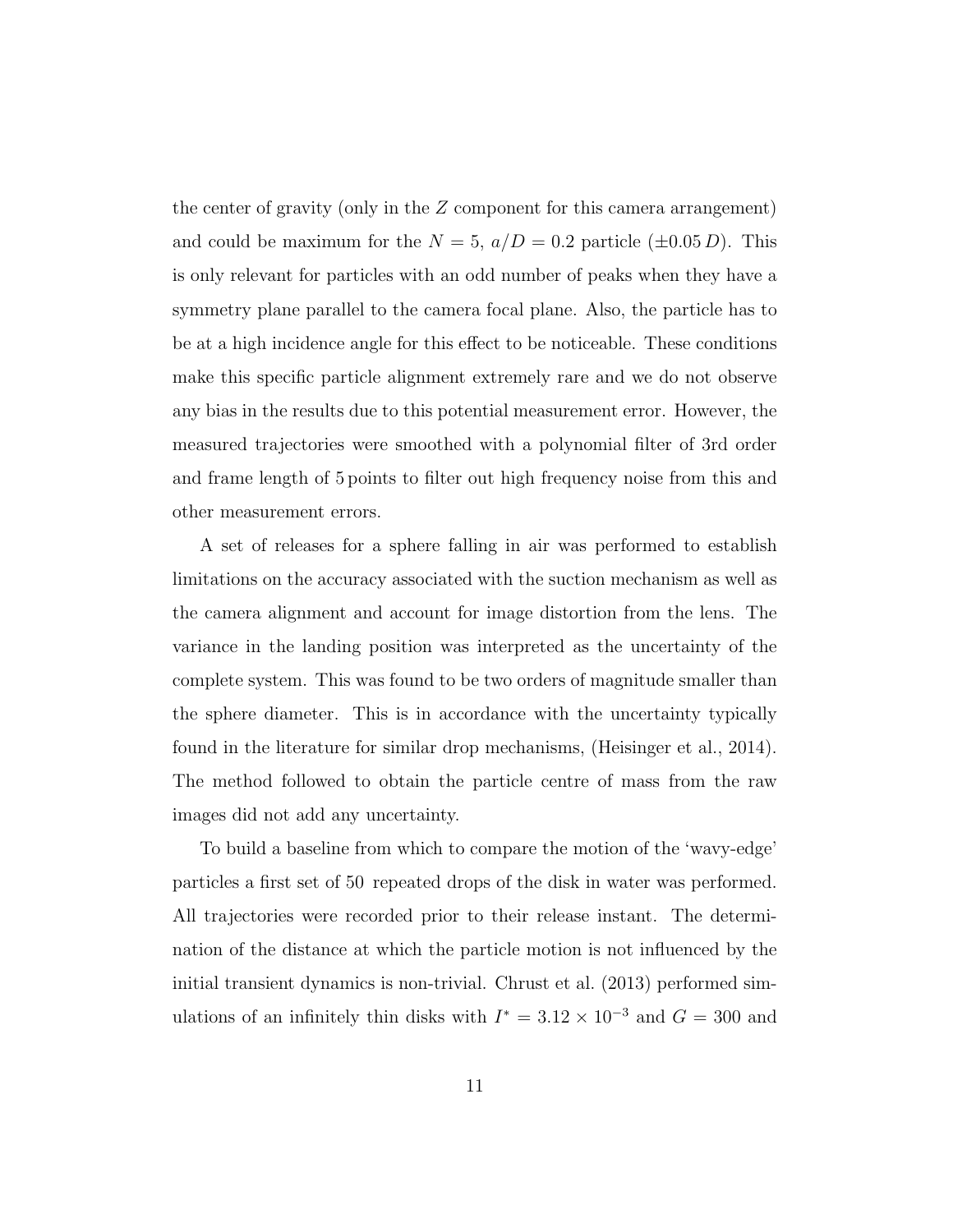showed that it reached a saturated path at a vertical distance of  $\approx 60 D$  from the release point, whereas Heisinger et al. (2014) showed experimentally that for disks with  $I^* \approx 3 \times 10^{-3}$  and  $G \approx 4180$ , the disk trajectory was saturated after a distance of 7 D. Here the reference disk lies closed to the parameter space in Heisinger et al. (2014), with  $I^* = 3.4 \times 10^{-3}$  and  $Re \approx 1800$ . We also found that the disk and other particles with small  $a/D$  ratios showed a saturated state at a distance of 7 D, whereas for larger  $a/D$  ratios this distance was reduced. Thus, a distance of  $7 D$  is given to the particle to accommodate to the fall before the trajectories are analysed. This is consistent with the distance found in Esteban et al. (2018) for disks and other n-polygon planar particles lying in a similar location in the  $Re - I^*$  domain.

As discussed in Esteban et al. (2018), the bottom of the tank influences the landing position of the particle not only due to hydrodynamic interactions but because the particle slides over the glass surface after the impact. To overcome these influences we do not process the particle trajectory once it reaches a distance of  $2D$  from the bottom of the tank. The method to discard the last section of the trajectory is the following: we use the images recorded by the top camera (frontal view of the descent) to monitor the vertical position of the particle and when it reaches the desired vertical location; i.e.  $2 D$  from the bottom, we save the specific frame number. Then, when we read the frames from the bottom camera to find the particle  $X - Y$ position we stop the analysis at the frame number previously saved. Thus, we now have a trajectory section that goes from 7 D from the top (corresponding to a location were the particle trajectory is at a saturated state) to 2 D from the bottom (unperturbed by the glass surface). This trajectory section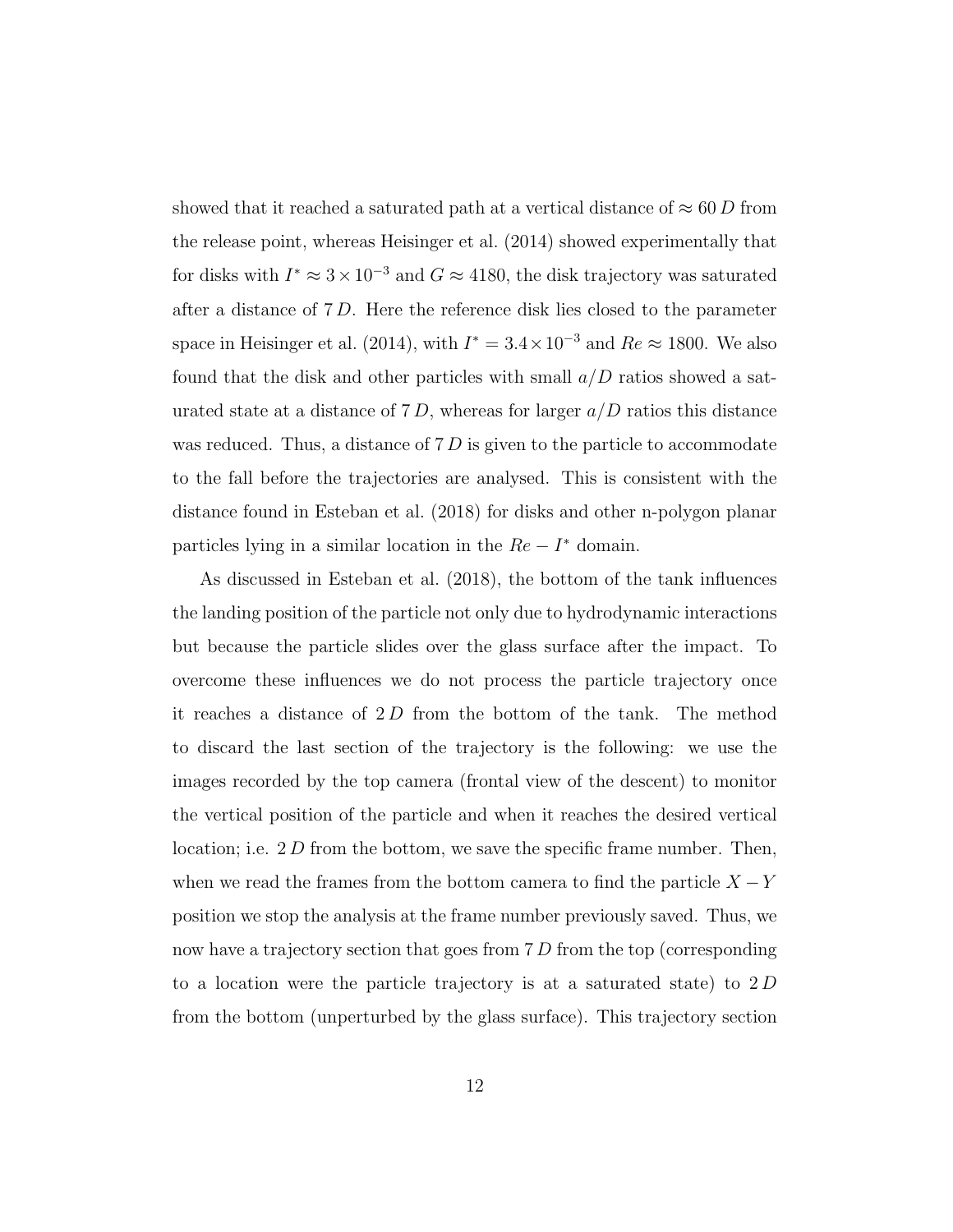

Figure 2: a) Probability density function of finding an  $a/D = 0.2$  particle with variable N at a certain radial distance (R) from the release point. b) Probability density function of finding a particle at a radial distance normalized with the particle diameter and the isoperimetric quotient. Data taken at  $z > 7D$ 

corresponds to  $\approx 15 D$  and at least 7 particle periods.

Each particle is released 50 times in water at room temperature,  $\rho_f$  =  $0.998 \text{ g/cm}^3$  and  $\nu = 1.004 \times 10^{-6} \text{ m}^2/\text{s}$ , the waiting time between drops being of 20 min, corresponding to more than 600 times the particle time-scale of the oscillatory motion.

# 3. Results

# 3.1. Planar dispersion, normal to the descent direction.

The raw radial dispersion of particles with  $a/D = 0.2$  and variable N together with the radial dispersion of the reference disk is shown in figure 2 a). The radial distribution of the disk is the broadest of all particles tested, having its mean value at about 45 mm from the origin ( $\approx 1.5 D$ ). Then, as the isoperimetric quotient of the particle reduces, the radial dispersion of the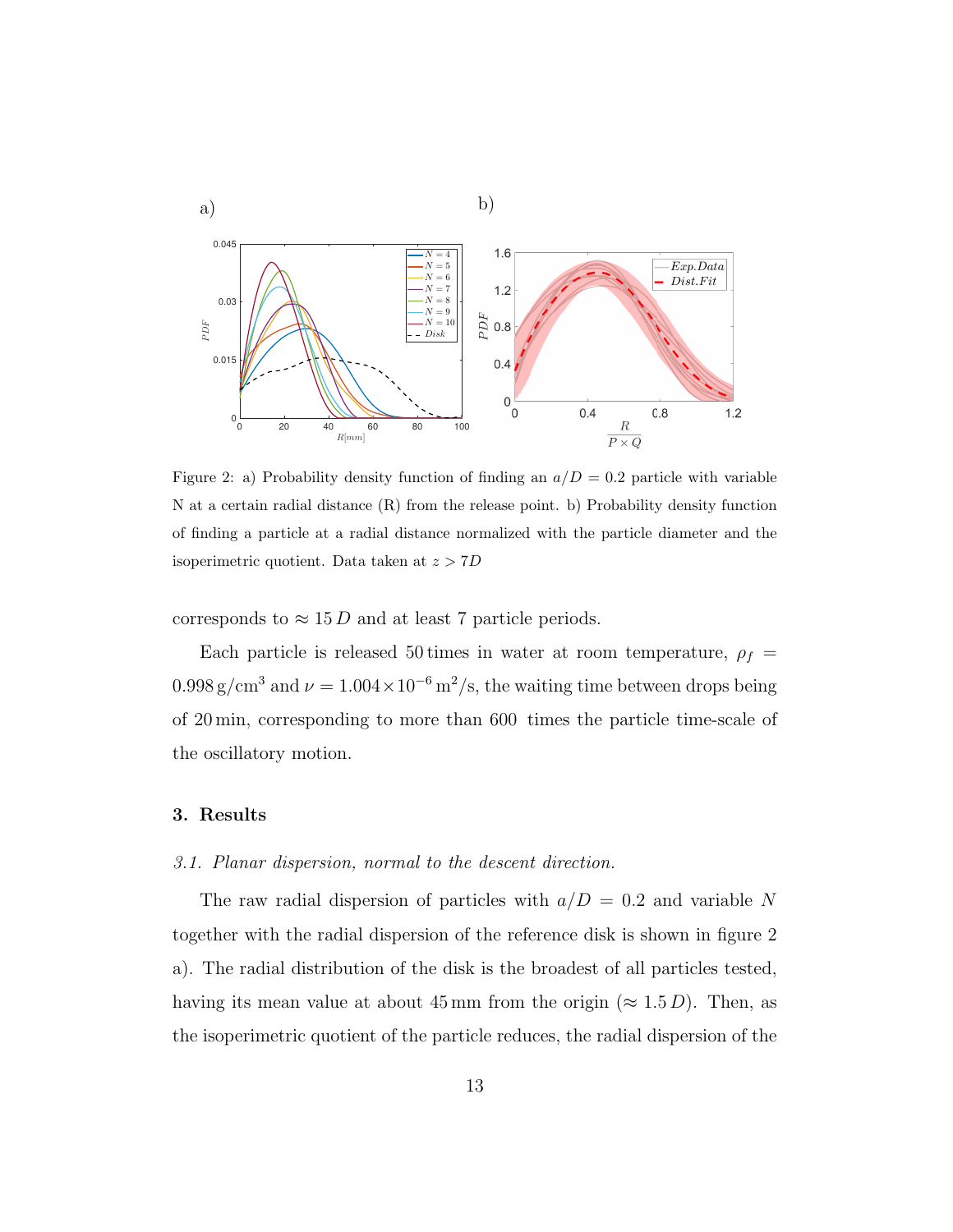

Figure 3: Contour plots of the probability density functions of finding a particle of a given family  $(a/D)$  at a radial distance normalized with the particle diameter and the isoperimetric quotient. The solid dot represents the peak of the contour plot and the horizontal line the dispersion on the peak location from particles with variable N

particles becomes narrower, with particles of  $N = 10$  having its mean value at about 17 mm from the origin ( $\approx 0.5 D$ ). Figure 2 b) shows a collapse of the statistics for the probability of finding a particle at a given radial distance from the origin once the perimeter of the particle  $(P)$  and the isoperimetric quotient  $(Q)$  are considered. The family of particles with  $a/D = 0.2$  is chosen for representation since these are the particles characterized by the smaller circularity. This result suggests that the amplitude of the planar oscillations are not only dependent on the particle perimeter but also on the frontal geometry (here defined by the isoperimetric quotient). Thus,  $Q$  is the correct parameter to make radial dispersion self similar with perimeter shape. The same approach is followed for all  $a/D$  families of particles and the contours of the probability density functions are shown in figure 3. The peaks of the distributions are represented with a solid dot, whereas the uncertainty on the peak location coming from the dispersion of the results for different particles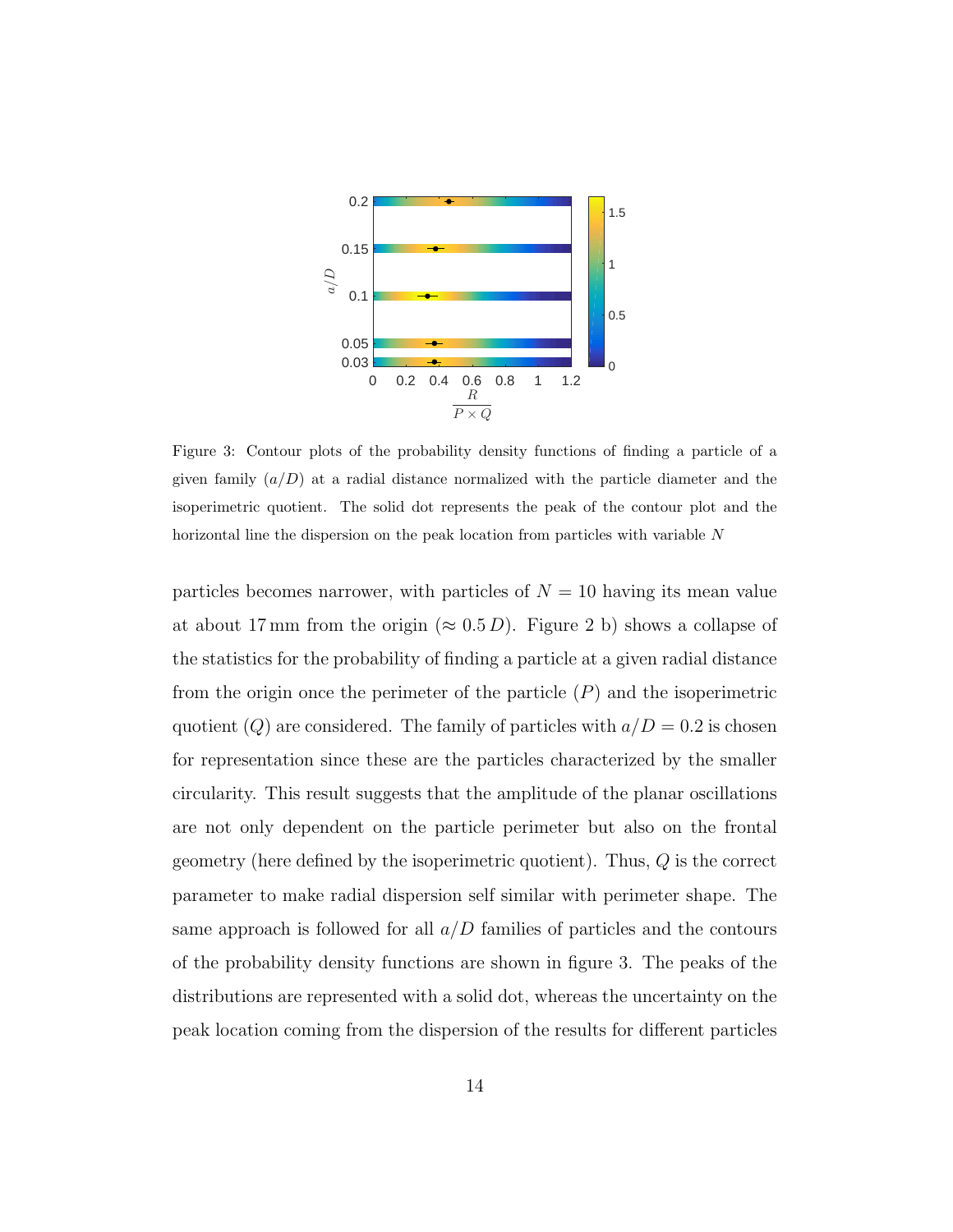within the same family is represented with solid lines. The evolution of the peak location suggests that this normalization on the radial dispersion might overcompensate the results for the case of very irregular particles  $(a/D > a)$ 0.2), since it starts to deviate from the nearly constant value of 0.4 for  $a/D \leq$ 0.15.

# 3.2. Secondary motion

The differences observed in the particle planar dispersion suggest that these might exhibit different secondary motions depending on the characteristics of the particle perimeter. In this section, individual particle trajectories are plotted and compared to identify the main differences between geometries. Figure 4 shows trajectory samples of different particles, where maximum and minimum velocity events are shown with solid and empty dots respectively.

From the inspection of these trajectories one can observe that the disk, figure 4 a) and figure 5 a) , describes a zig-zag motion that is approximately contained in a single plane of motion. We observe that as the number of waves around the perimeter increases the particle gains more out-of-plane motion, leading to a quasi-spiral motion for the case seen in figure 4 c) and 5 c). There is another new type of trajectory in between these two clearly different styles of descent that remains stable for the length of the trajectories recorded. This type of descend is in fact a mixture of the zigzag and quasi-spiral motion (figure 4 b)), with the velocity in the  $X - Y$ plane being a combination of angular and linear velocity. This leads to the characteristic descent footprint shown in figure 5 b), where the particle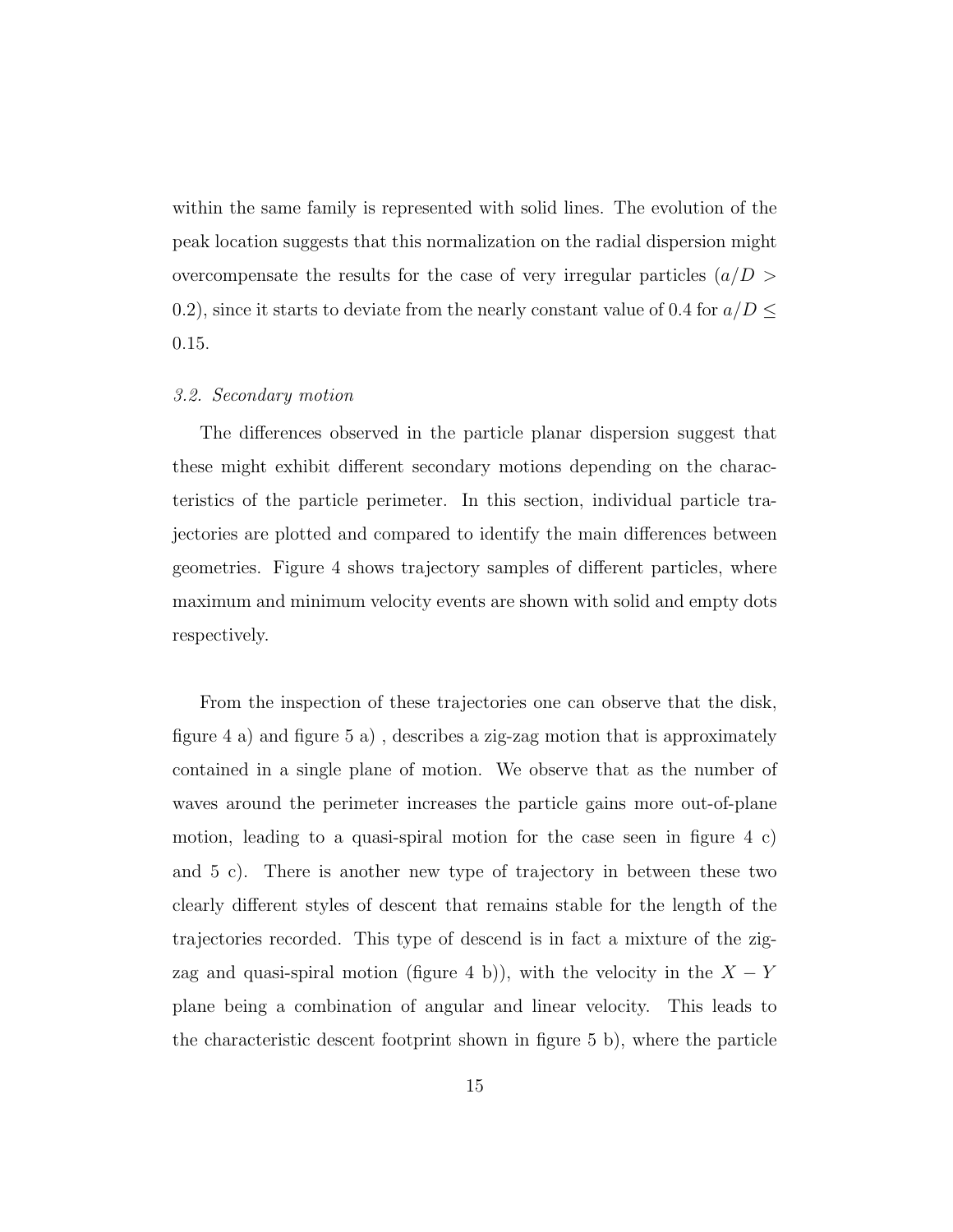

Figure 4: 3D trajectory sections of the reconstructed particle fall: a) Disk, b) planar particle with  $a/D = 0.2$  and  $N = 6$ , c) planar particle with  $a/D = 0.2$  and  $N = 10$ . Solid and empty dots represent events of maximum and minimum descent velocity respectively.



Figure 5:  $X - Y$  trajectory sections of the reconstructed particle fall shown in figure 4. Solid and empty dots represent events of maximum and minimum descent velocity respectively.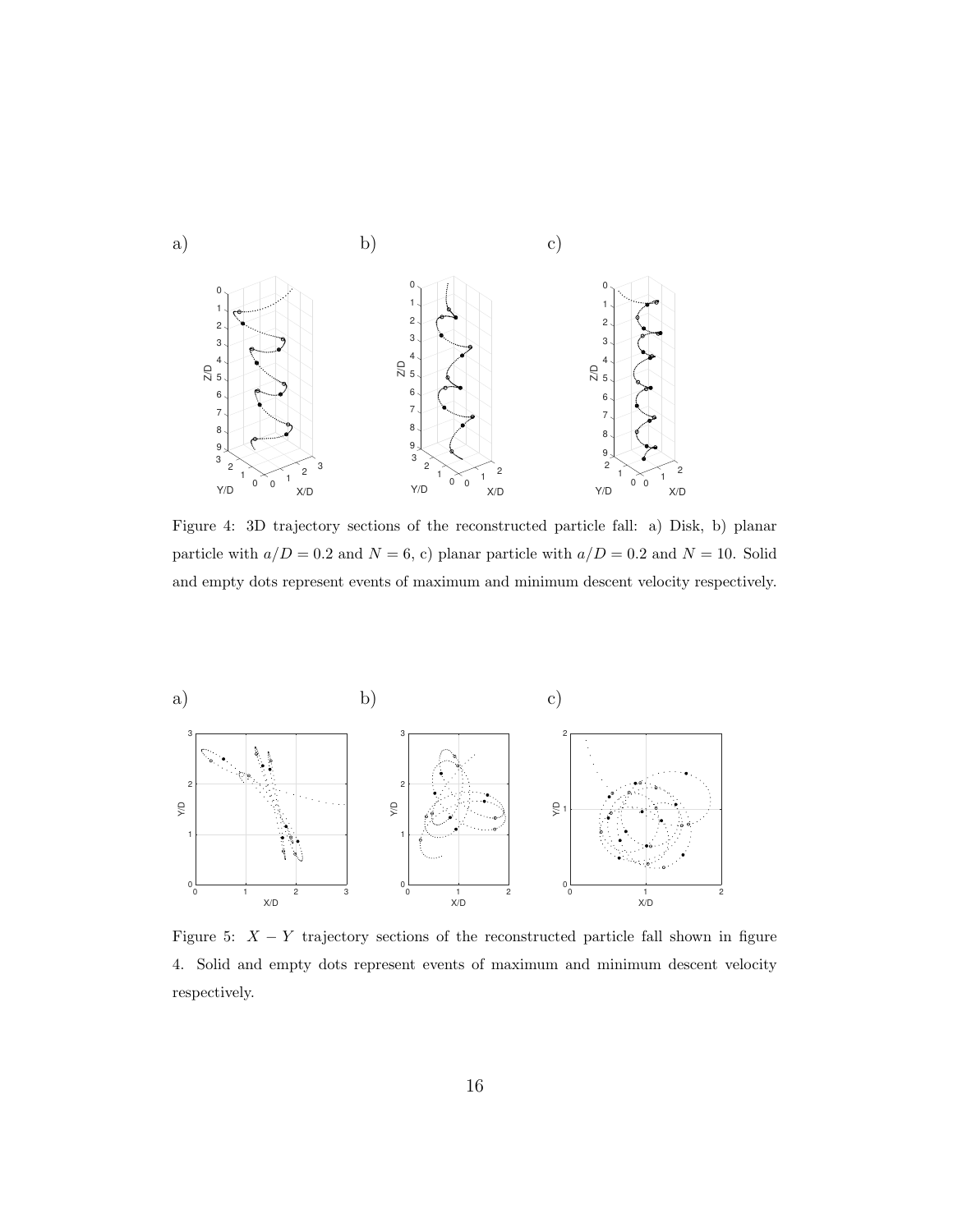trajectory in the  $X - Y$  plane resembles a rhodonea curve, as shown in Zhong et al. (2011) for disks with small dimensionless moment of inertia I ∗ . Minimum and maximum descent velocity events appear at the same relative locations for the trajectory types of figure 4 a) and b), with the turning trajectory section being always bounded in between a minimum and maximum descent velocity event. In contrast, quasi-spiral trajectories; as in 4 c), do not show this clear distribution of fast and slow events in favour of a less organized arrangement of minimum and maximum descent velocity events. Thus, in the following sections we investigate if the various descent styles observed are associated with differences in descent velocity, particle orientation and drag coefficient.

#### 3.3. Descent Velocity and Drag Coefficient

Results from the particle planar dispersion and particle secondary motion show strong differences in the settling characteristics of planar irregular particles. In this section, the descent velocity associated with the different falling styles observed is investigated. A mean descent velocity per trajectory is obtained from 7 D to the release point to 2 D from the bottom ( $\approx 15D$ ), corresponding to at least 7 periods of oscillation. Then, a unique descent velocity per particle geometry is obtained as the mean of 50 realizations. The results from the descent velocity can be used to obtain the Reynolds number of the particles, see table 4, that allow us to locate them in the  $Re-I^*$  phase diagram of disks. It is interesting to note that when the diameter of the circumscribed disk is taken as a characteristic length scale of the particle, the results regarding the particle secondary motion agree well with their location in the phase diagram as shown in figure 6. Thus, as  $a/D$  increases (and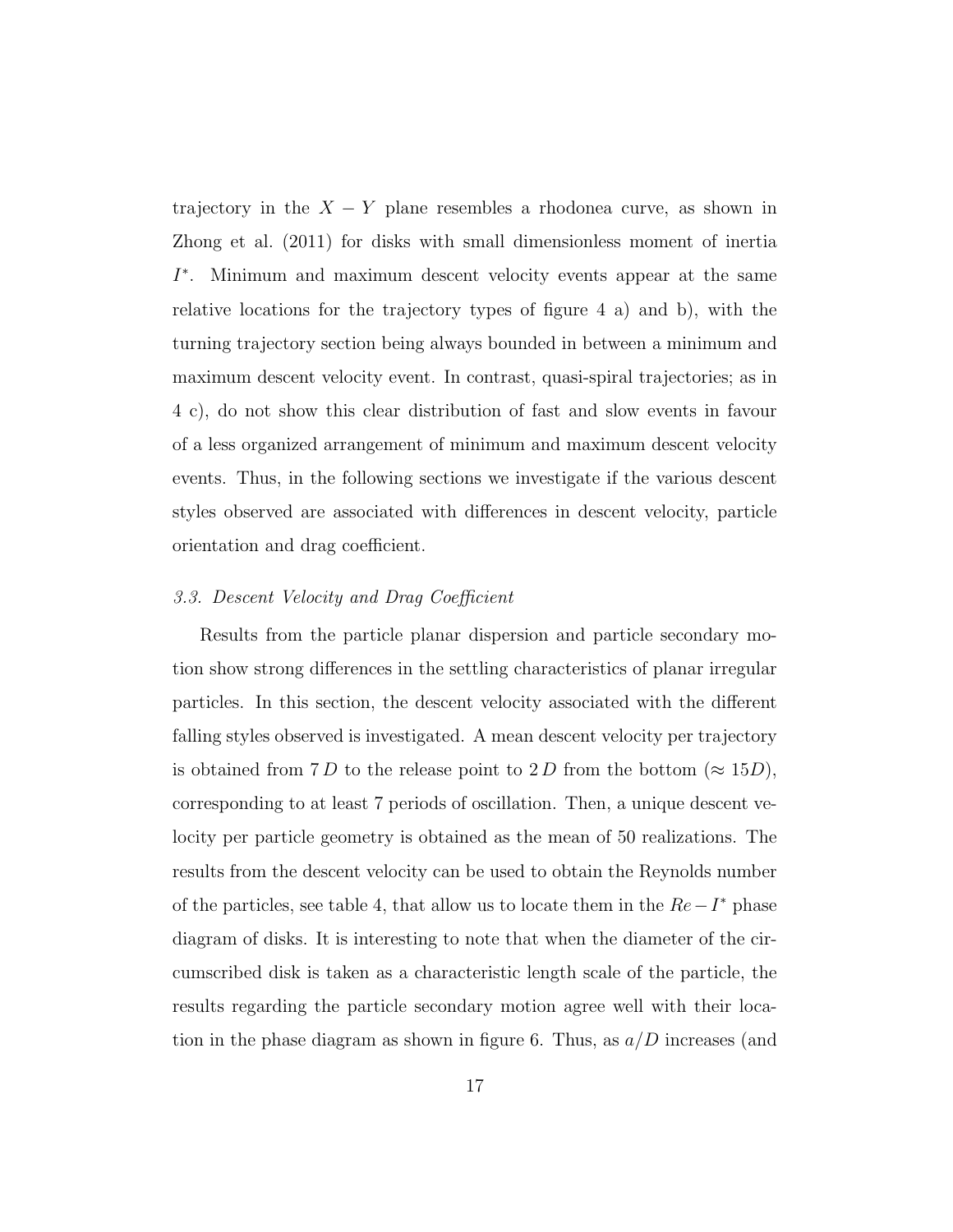therefore  $I^*$  decreases) the falling style of the particle transitions towards the helical motion.

Figure 7 a) shows the variation of the measured mean terminal velocity  $(V<sub>z</sub>)$  of all planar particles considered in this study. The mean terminal velocity is shown relative to that of the circular disk  $(\tilde{V}_z = V_z/V_{z_{disk}})$ . The mean terminal velocity is plotted as a function of the number of peaks  $(N)$ around the perimeter. The standard deviation from the 50 realizations is below 10% for all geometries investigated and it is not shown to help the figure visualization. The experimental data shows that particles with  $N = 4$  and small  $a/D$  ratio; i.e.  $a/D = 0.03$ ,  $a/D = 0.05$  and  $a/D = 0.1$ , have a descent velocity that is slightly higher than the reference disk descent velocity. Also, there is a consistent increase in descent velocity for these families of particles as the number of peaks  $(N)$  around the perimeter increases. On the other hand, the decent velocity of the families with  $a/D = 0.15$  and  $a/D = 0.2$  lies below the disk descent velocity for  $N = 4$  but rapidly increases, exceeding the descent velocity values of the particles with small  $a/D$  ratios for  $N > 7$ .

The Drag Coefficient combines the mean descent velocity with the mass of the particle and the particle projected area to give a more robust comparison between perimeter shapes than figure 7 a). The Drag Coefficient based on the projected area is of particular interest in this study because of the following reason: all particles share the same frontal area; however, when falling in quiescent flow they show strong differences in the descent style, as shown in the previous section. This leads to severe differences in the projected frontal area, as can be observed in table 5 from the change in the particle nutation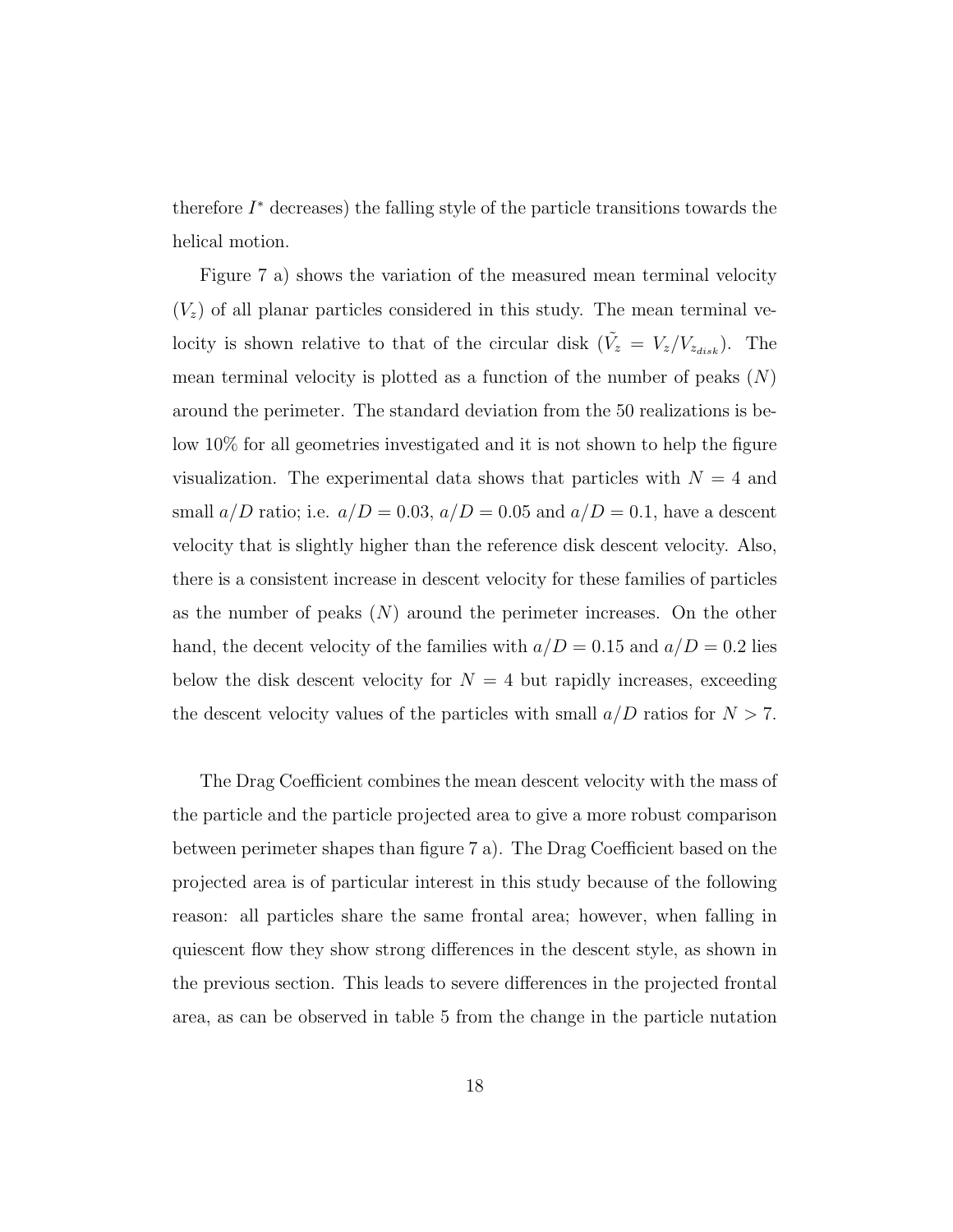|      | N    |                               |                |                |                          |      |        |  |  |
|------|------|-------------------------------|----------------|----------------|--------------------------|------|--------|--|--|
| a/D  | 4    | $5\,$                         | -6             | $\overline{7}$ | 8                        | 9    | 10     |  |  |
| 0.03 | 2048 | 2050                          |                |                | 2041 2136 2173 2228 2234 |      |        |  |  |
| 0.05 | 2091 | 2156 2206 2277 2245 2329      |                |                |                          |      | - 2360 |  |  |
| 0.1  | 2279 | 2314 2399 2496 2473 2448 2546 |                |                |                          |      |        |  |  |
| 0.15 | 2441 | 2513                          |                |                | 2665 2632 2738 2794      |      | - 2878 |  |  |
| 0.2  | 2540 | 2716                          | 2725 2784 2893 |                |                          | 3088 | 3165   |  |  |

Table 4: Particle Reynolds number  $(Re)$  based on the diameter of the circumscribed disk and descent velocity.

angle,  $\theta$ . Thus, this definition of the drag coefficient, can be understood as a measure of how efficient these geometries are to descend. Here, the Drag Coefficient based on the projected area is obtained as

$$
C_D = \frac{2m_{eff}g}{A_p V_z^2} \tag{1}
$$

where  $m_{eff} = m_p - \rho V$  is the apparent weight (buoyancy balanced) measured prior to the experiments,  $g$  is the gravity,  $V_z$  is obtained as the mean descent velocity for all particle realizations and  $A_p$  is the area of the particle projected to the descent direction. Since the disk is used as a reference particle, the Drag Coefficient of the disk is used to make this parameter dimensionless. Figure 7 b) shows the variation in Drag Coefficient  $(\widehat{C}_D = \frac{C_{D_p}}{C_{D_d}})$  $\frac{CD_p}{CD_d}$ ) as a function of the particle number of peaks  $(N)$ . The variation in the Drag Coefficient across the entire range of particle geometries becomes more pronounced as the  $a/D$  ratio increases, maintaining the trends discussed in the particle descent velocity.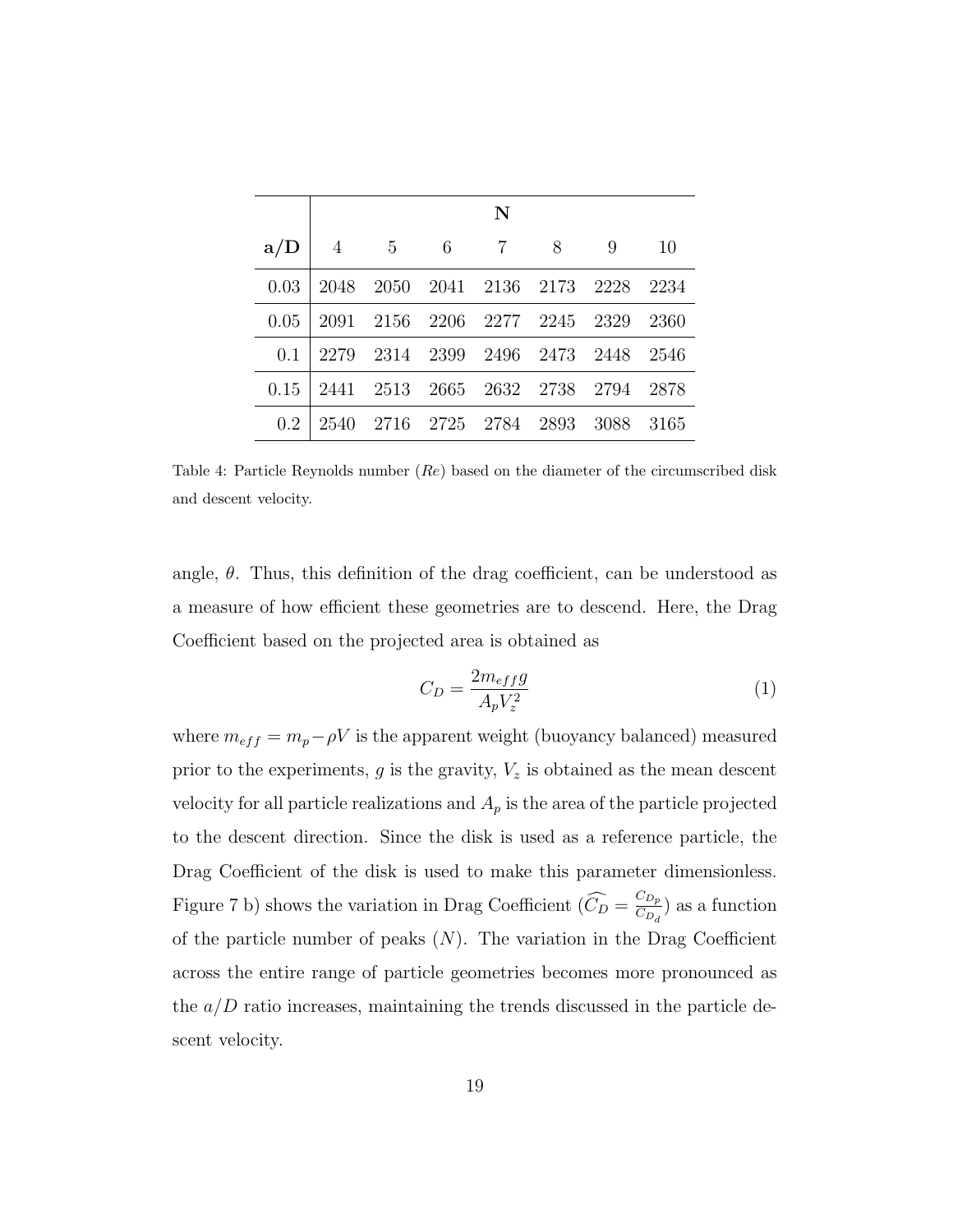

Figure 6: Phase diagram spanned by  $I^*$  and  $Re$ . Solid lines correspond to the diagram originally defined in Field et al. (1997) and broken lines to the subregimes found in Zhong et al. (2011). The circle corresponds to the disk  $(Re \approx 1800, I^* \approx 3.4103)$  and the crosses to the disk-like particles in the present work.

We believe that small  $a/D$  ratios are capable of changing the scale, and hence the lifetime of the turbulent structures present in the wake of disks, reducing the suction effect over the top surface of the particle and therefore increasing the particle descent velocity. In contrast, particles with large  $a/D$ ratios and small number of peaks ( $N = 4$ ) tend to move in the  $X - Y$  plane with a given peak facing the planar motion, with a pair of peaks to each side at almost  $90°$  with respect to the incoming flow, as shown in figure 8. This configuration clearly favours lift production and therefore the particle descent velocity is reduced. As the number of peaks around the perimeter increases this particle-incoming flow configuration is gradually lost. We be-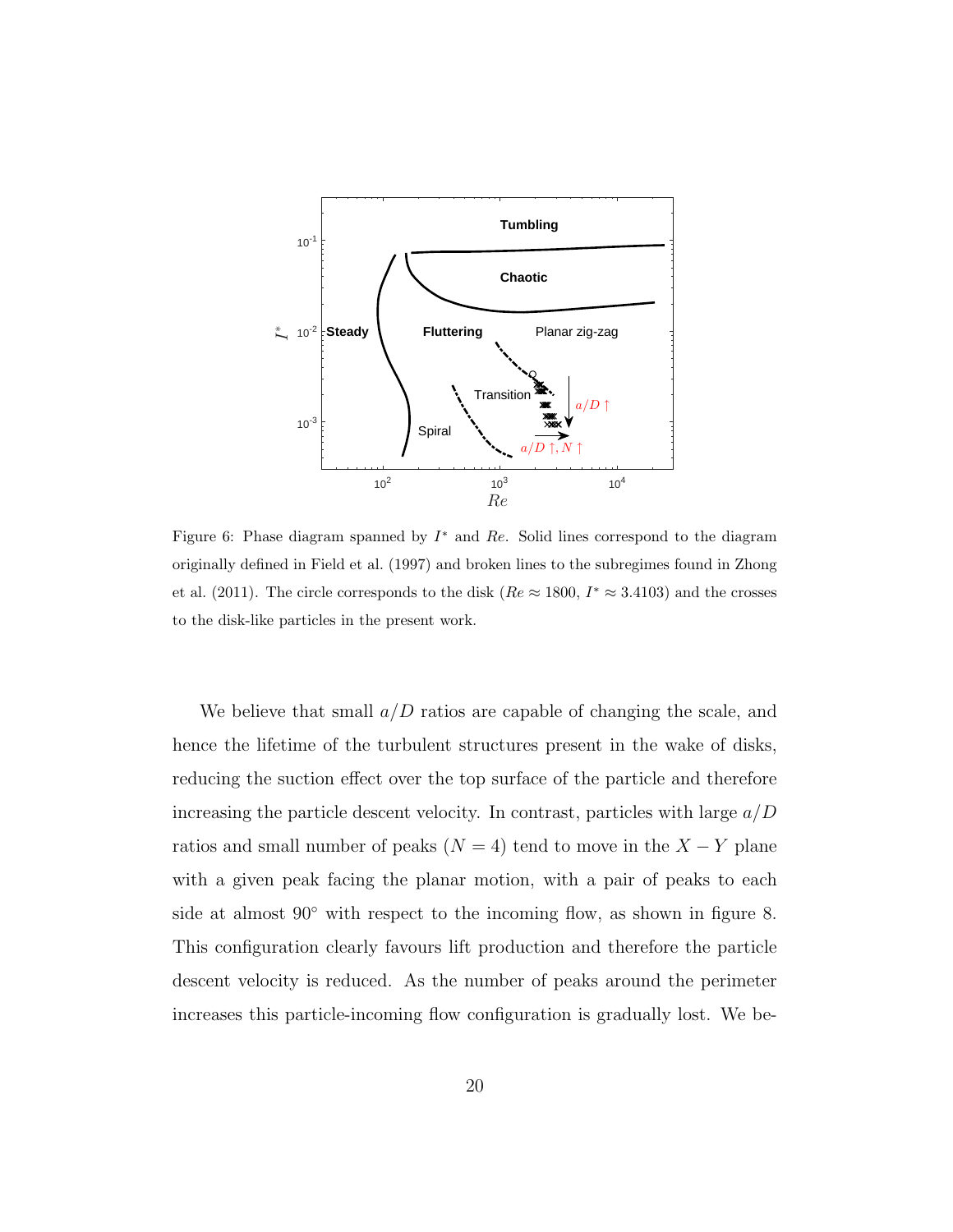|         | N                 |      |       |             |    |     |     |  |  |
|---------|-------------------|------|-------|-------------|----|-----|-----|--|--|
| a/D     | $\overline{4}$    |      |       | 5 6 7       | 8  | - 9 | -10 |  |  |
| 0.03    | 36                | 36   |       | 36 35 34 35 |    |     | 33  |  |  |
| $0.05$  | 36                | 35   |       | 35 34 35 34 |    |     | 33  |  |  |
| 0.1     | 31                | 31   | - 30  | 30 30       |    | 30  | 30  |  |  |
| 0.15    | 27 27 26 26 22 23 |      |       |             |    |     | 22  |  |  |
| $0.2\,$ | $\perp$ 27        | - 26 | 22 20 |             | 16 | 11  | 11  |  |  |

Table 5: Mean of the local maxima of the nutation angle,  $\theta$ , of the particles during the fall.  $\theta$  in degrees.

lieve that the increase in the number of large peaks around the perimeter leads to the formation and shedding of complex vortical structures around the periphery of the particle with no preferential configuration. Thus, the particle descends following a more stable path with small inclination angles relative to the descent direction, an almost uniform descent velocity and a severe reduction of the  $X - Y$  footprint. This tendency can be observed in the Drag Coefficient ratio plotted in figure 7 b), where particles belonging to the  $a/D = 0.2$  family exhibit a strong drag reduction as N increases, exceeding the reduction observed all other particles for  $N > 8$ .

Figure 9 a) depicts the evolution of the instantaneous descent velocity  $(v_z)$ of planar particles with the same number of peaks  $(N = 10)$  but increasing the amplitude of the peaks from  $a/D = 0.03$  to  $a/D = 0.2$ . The differences observed in the peak to peak velocity for individual trajectories in figure 9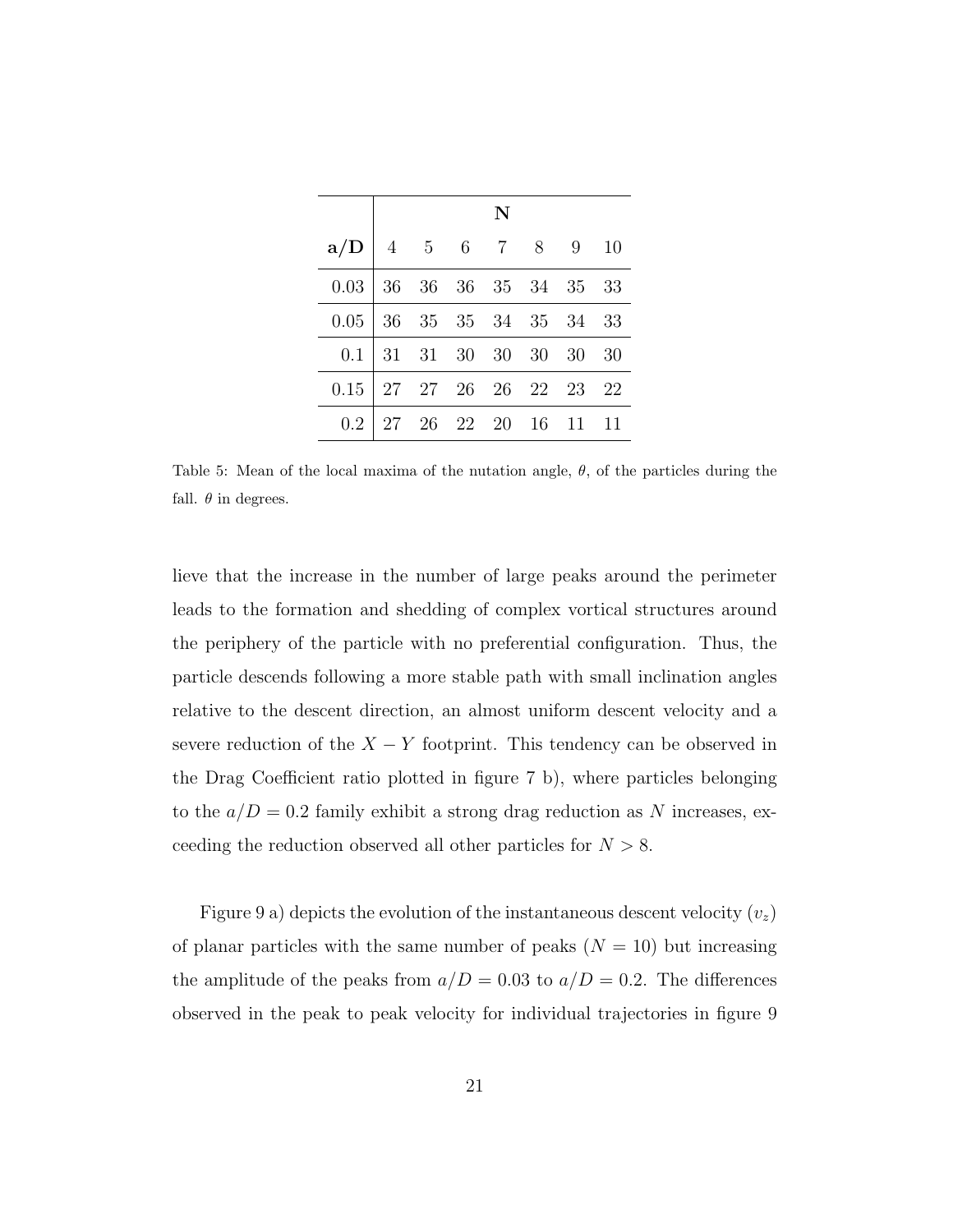

Figure 7: a) Relative mean descent velocity and b) Drag Coefficient ratio  $(\widehat{C}_D)$  based on the mean descent velocity  $(V_z)$  and particle projected area  $(A_p)$ . Red and blue fitted lines show the trends for the particles belonging to the families of most  $(a/D = 0.03)$  and least  $(a/D = 0.2)$  circular particles respectively.

a) are consistent for all realizations, and this can be seen in the standard deviation of the descent velocity for all individual trajectories detailed in figure 9 b). The standard deviation of the descent velocity of each trajectory is obtained from the trajectory section corresponding to 7 D from the release point to 2 D from the bottom. Then, a unique value of the standard deviation per particle geometry is obtained as the mean of the 50 realizations. The standard deviation of the descent velocity is shown relative to the measured for the disk  $(\tilde{\sigma}_{V_z} = \sigma_{V_z}/\sigma_{V_z disk})$ . The standard deviation of the descent velocity for particles with small  $a/D$  is marginally higher than the one found for disks. This is also consistent with the values shown for the mean descent velocity; both of these families show mostly quasi planar zig-zag motion with slow and fast events (as in figure 4 a)) but with a higher mean descent

b)

a)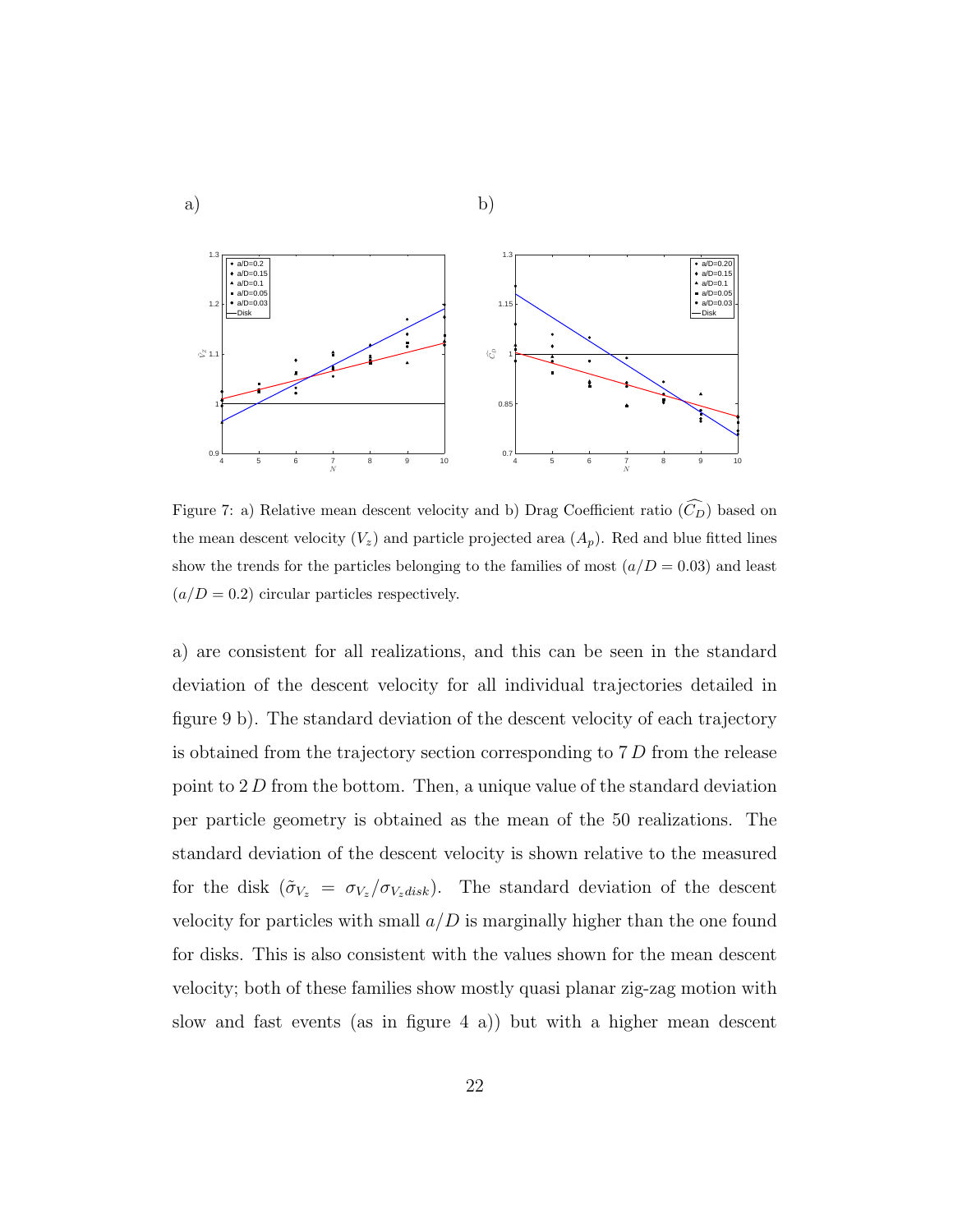

Figure 8: Sketch of a reconstructed 3D trajectory of a  $N = 4$ ,  $a/D = 0.2$  particle at three different locations during the fall. The sketch illustrates the particle describing a wide helical fall with a given peak orientated towards the  $X - Y$  particle motion.

velocity and therefore we also expect the oscillations about the mean to be stronger. In contrast, for  $a/D > 0.1$  the descent style resembles more to the rhodonea curve shown in figure 5 b) with a descent becoming more steady as both  $a/D$  and N increases. Interestingly, for families of particles with  $a/D > 0.1$  the standard deviation of particles with  $N = 4$  becomes smaller as the former ratio increases. We observe a change in the descent style for these four-peaks particles, which describe also a spiral-like paths but with greater  $X - Y$  footprint than for the case of high N number. We believe these particles represent a special geometry case, for which the production of lift dominates the settling dynamics.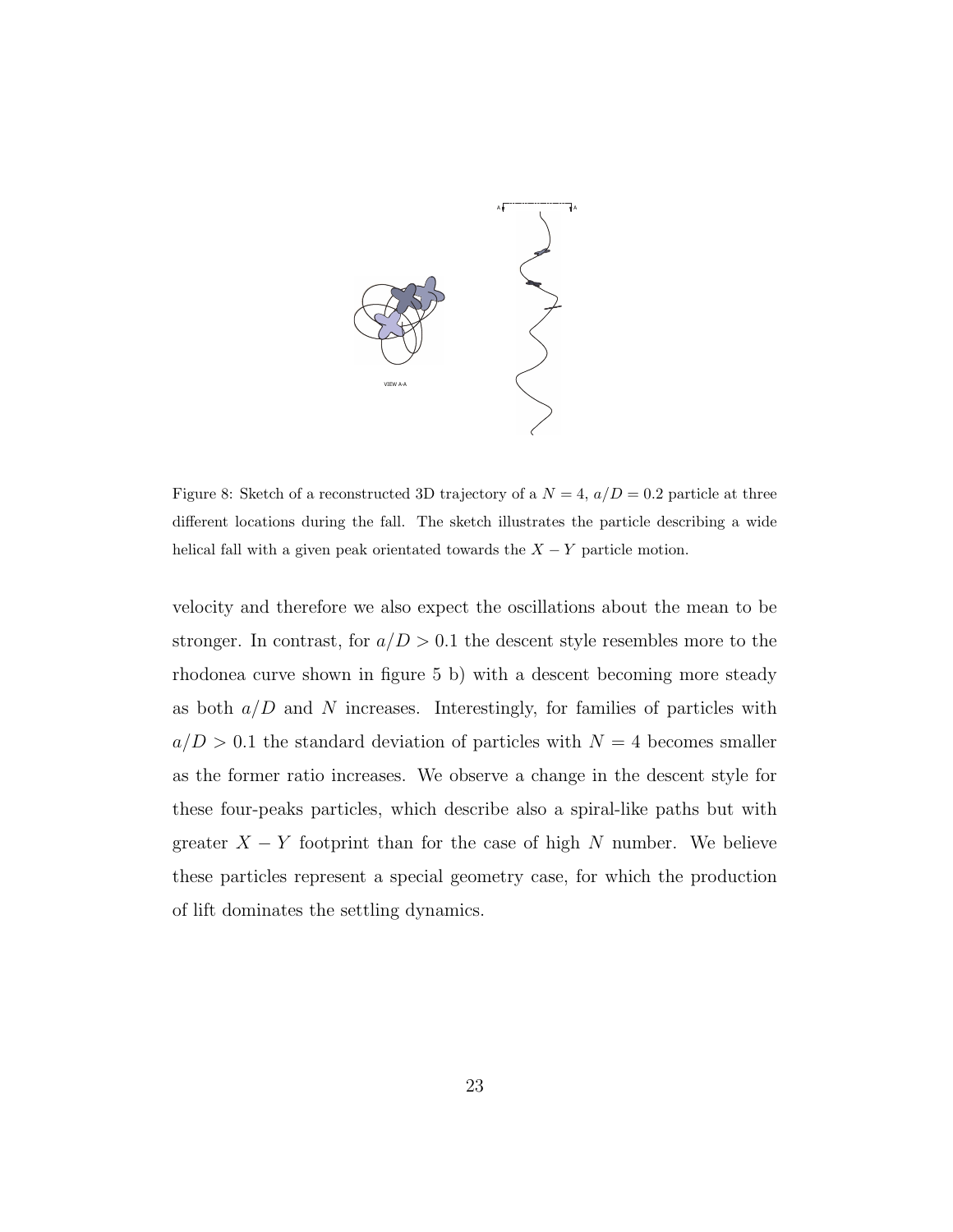

Figure 9: a) Evolution of the descent velocity of different particles with  $N=10$  during specific realizations. From top to bottom:  $a/D = 0.03$ ,  $a/D = 0.05$ ,  $a/D = 0.1$ ,  $a/D = 0.5$ 0.15 and  $a/D = 0.2$ . b) Standard deviation of the descent velocity along individual trajectories of all particles tested relative to the reference disk.



Figure 10: Drag coefficient relative to the reference particle based on the mean projected area during descent as a function of the isoperimetric quotient Q and relative peak amplitude  $a/D$ . Broken lines are fitted to the experimetal data of particles belonging to each  $a/D$  family following equation 2.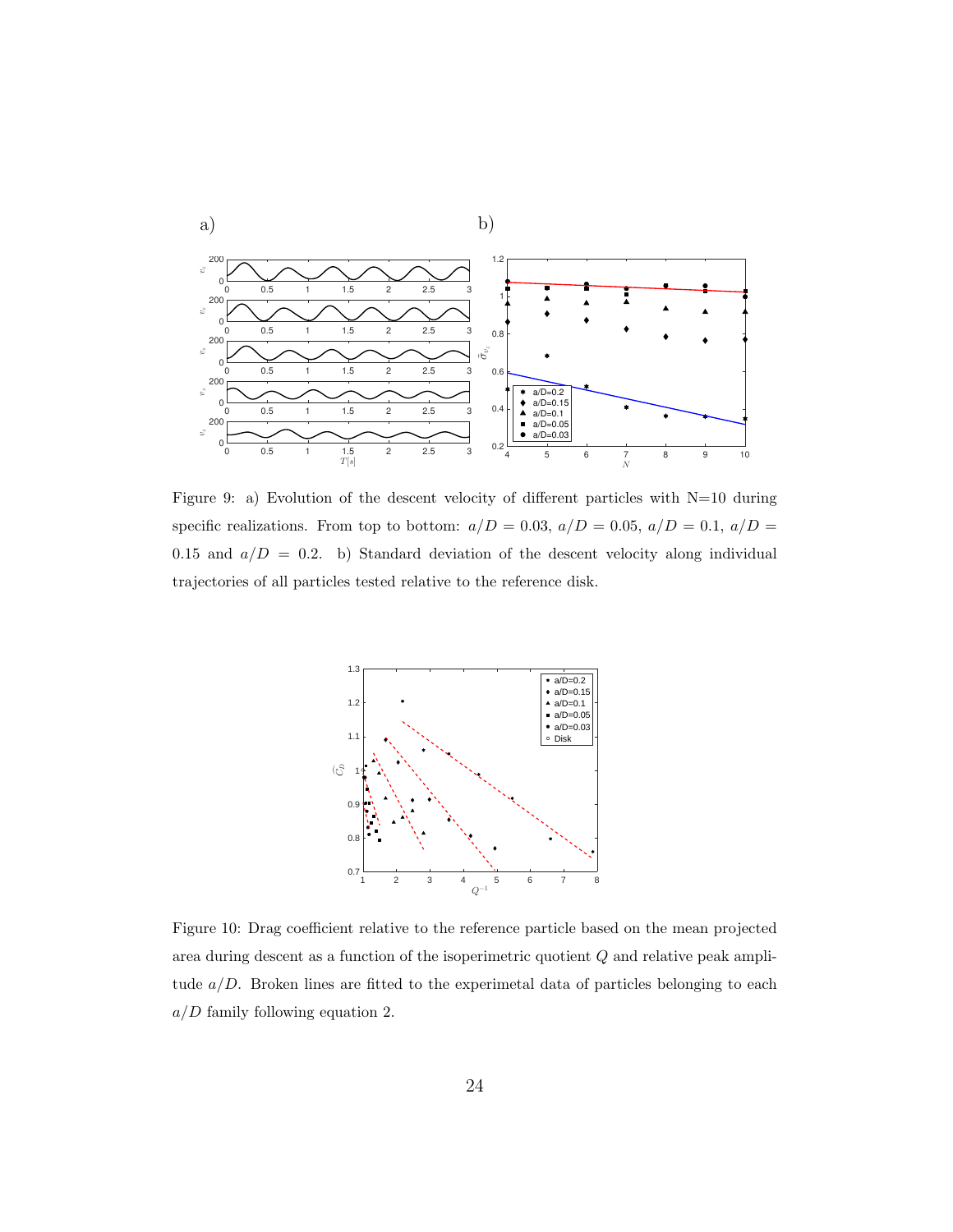# 4. Vertical Drag correction for planar irregular particles

There are a large number of empirical correlations for predicting the drag coefficient of non-spherical particles associated with different ranges of validity and accuracy in the literature, as in Bagheri and Bonadonna (2016), Mando and Rosendahl (2010), Holzer and Sommerfeld (2008), Loth (2008), Cong et al. (2004), Leith (1987) and Haider and Levenspiel (1983) among others. However, in most studies the shape descriptor used to characterize particles is the sphericity. Sphericity  $\psi$  is defined as the ratio of surface area of a sphere with equivalent volume as the particle to the true surface area of the particle,  $\psi = \pi d_{eq}^2 / A_p$ . As a result, particles with very different geometry can have the same value of sphericity, and this is in fact what occurs for all particles in this study, therefore the need of an alternative empirical correlation to characterize the settling dynamics of these particles. Although the isoperimetric quotient has a non-unique value for the particles in this study, particles with the same  $a/D$  ratio do not have the same isoperimetric magnitude. Therefore, Q is used for the aforementioned purpose. As described in the previous sections, the geometry of the perimeter of planar irregular particles is directly linked to differences in the particle falling style and Drag Coefficient. In figure 10, the mean Drag Coefficient relative to the equivalent disk  $\widehat{C}_D$  is shown as a function of the particle circularity (here defined by the isoperimetric quotient  $Q$ ) and the relative amplitude of the peaks  $(a/D)$ . Experimental data of particles belonging to different  $a/D$  families show distinctive linear trends as the isoperimetric quotient decreases. These trends are represented with straight lines on the  $\widehat{C}_D - Q^{-1}$  domain, defined by equation 2, where the slope of the linear trends is defined as a function of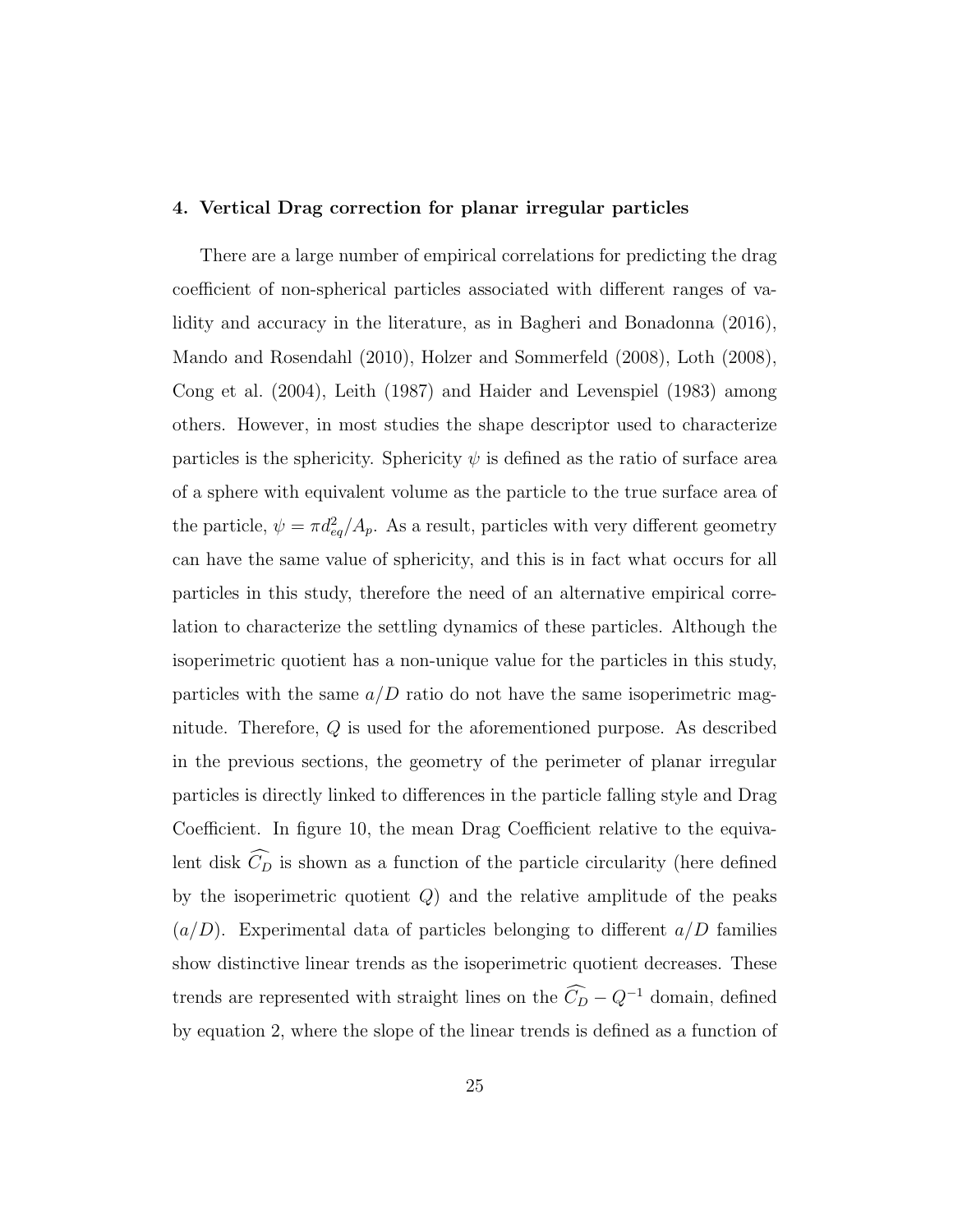the relative amplitude of the peaks  $(a/D)$ .

$$
\widehat{C}_D = m(a/D)Q^{-1} + 1.3\tag{2}
$$

where  $m(a/D)$  is defined as

$$
m(a/D) = 0.204 + 0.17 \log(a/D)
$$
\n(3)

Thus, the mean Drag Coefficient of a planar irregular particle relative to the equivalent disk can be approximated once the  $a/D$  ratio and the isoperimetric quotient Q are known.

Similarly, the fluctuations of the Drag Coefficient can be also captured by considering the complete range of values of the particle descent velocity along trajectories. Thus, one can predict the particle behaviour using the mean descent velocity  $(\tilde{V}_z)$  and the standard deviation of the descent velocity  $(\tilde{\sigma}_{vz})$  from figures 7 b) and 9 b) to construct quasi-periodic signals.

## 5. Conclusions

This work investigated the effect of the particle edge waviness on the free falling motion of planar particles. The reference particle was chosen to be a circular disk that is known to exhibit a 'planar zig-zag' motion (for the  $Re - I^*$  values chosen). The Galileo number of the different planar particles was held a constant and the isoperimetric quotient (a measure of particle circularity) was varied by altering edge waviness of the particle to different wave amplitude  $(a/D)$  and number of oscillations  $(N)$  around the perimeter.

Disks and other disk-like families of particles with small  $a/D$  ratios were found to describe 'planar zig-zag' trajectories most of the time and this agrees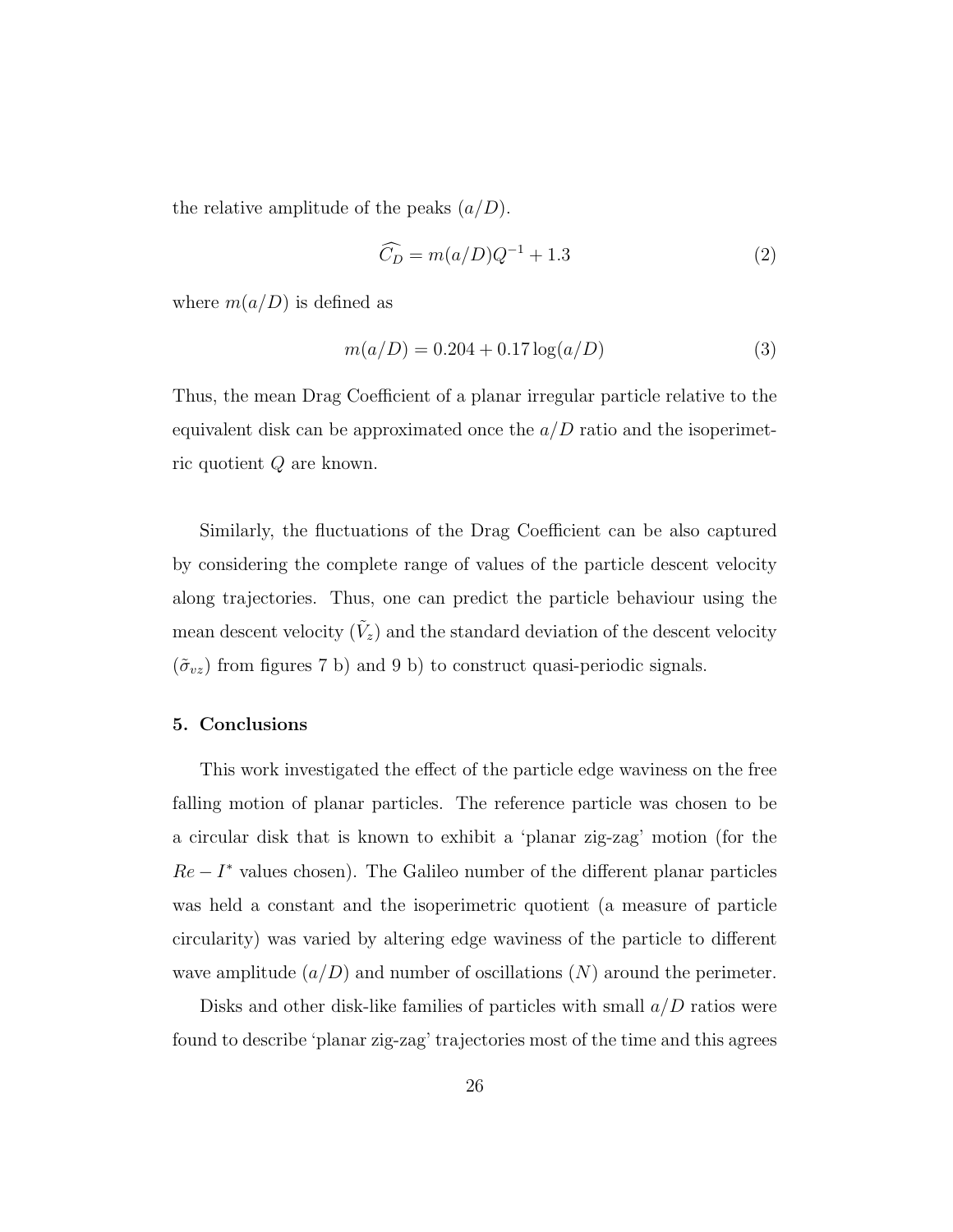well with their location on the  $Re - I^*$  regime map. This planar motion is characterised by a gliding phase followed by a turning phase. Particles belonging to families with large  $a/D$  ratios but only a few peaks  $(N = 4)$ and 5) also show a strong tendency to glide but with a given peak facing the horizontal motion. The pair of peaks to each side are at almost  $90^{\circ}$  with respect to the incoming flow, clearly favouring lift production and therefore the particle descent velocity is reduced.

As the number of peaks around the perimeter increases the lift production configuration is gradually lost. We believe that the presence of large peaks around the perimeter leads the formation and shedding of complex turbulent structures around the periphery of the particle with no preferential configuration. Thus, the particle descends following a more stable path with small inclination angles relative to the descent direction, an almost uniform descent velocity and a severe reduction of the  $X - Y$  footprint. It is important to mention that although these trajectories appear to be qualitatively similar to the ones observed for disks with low inertia, as in Lee et al. (2013), the vortex shedding mechanisms might severely differ. While long helical vortices are shed continuously from the disk edge, we expect to observe a more complex wake behind these irregular particles that might reduce lift production and therefore enhance particle descent.

These falling styles are shown to be directly linked to the particle radial distribution, mean descent velocity and Drag Coefficient. The radial distribution of particles from the same  $a/D$  family collapses when the particle perimeter and isoperimetric quotient are used to make particle dispersion non-dimensional. On the other hand, Drag Coefficient based on the projected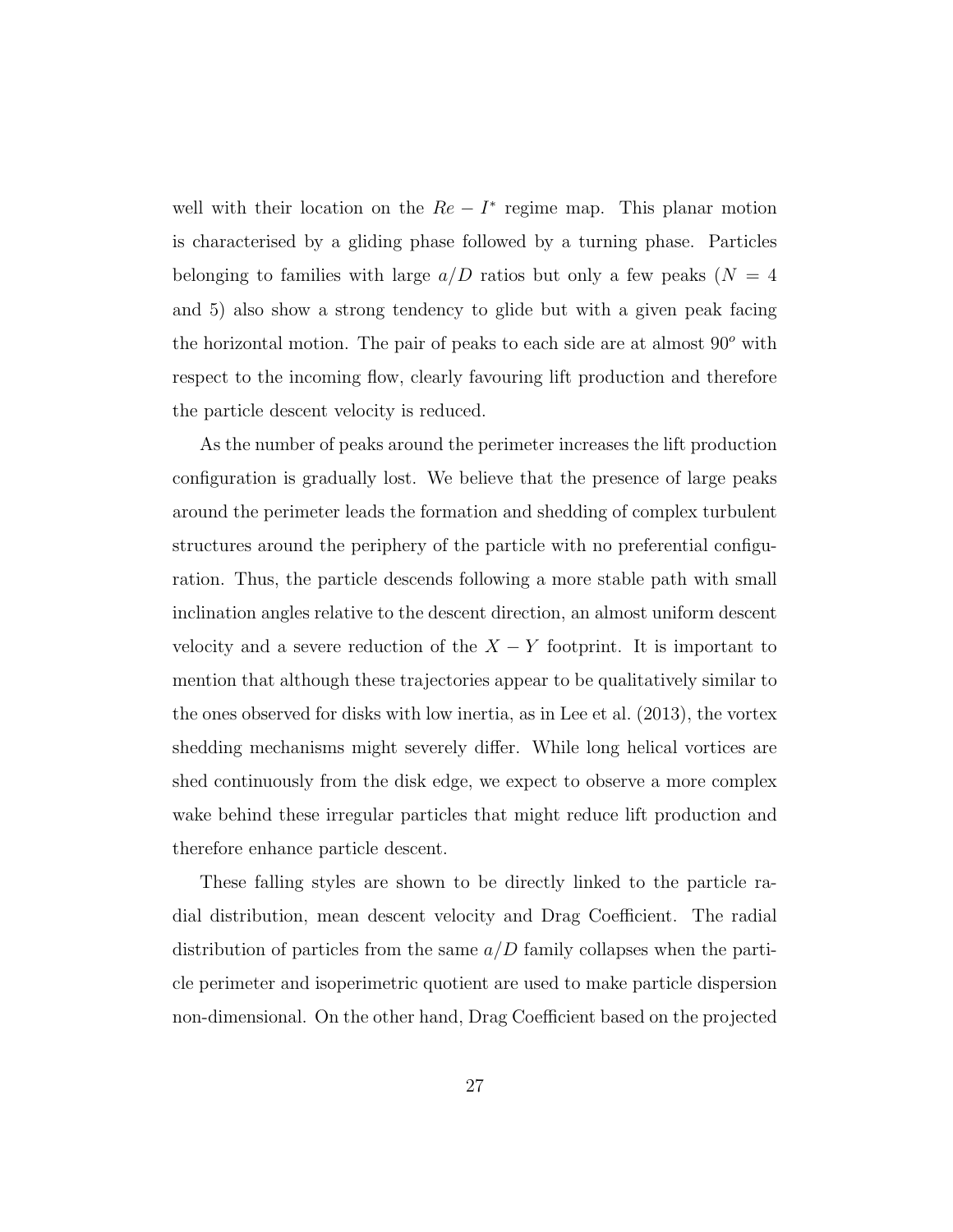area of planar particles reduces with reducing the isoperimetric quotient for any given  $a/D$  family of particles, with the family  $a/D = 0.2$  having more than 15% speed-specific drag reduction for  $N = 9$  and 10.

We propose an empirical correlation for the mean Drag Coefficient of these particles based on the isoperimetric quotient  $(Q)$  and the relative amplitude of the peaks around the perimeter  $(a/D)$  and show that the fluctuations in drag are well captured using normal distribution functions.

We believe that with information such as this, it is possible to simulate the vertical trajectory content of these particles using Monte Carlo type simulations with Lagrangian points, as discussed in Zastawny et al. (2012), and also that this same approach can be used to obtain a prediction of the speed-specific drag and drag coefficient of any planar irregular particle whose equivalent disk lies in the fluttering region. Similarly, data from the particle radial dispersion can also be used to predict the  $X - Y$  particle behaviour during the descent.

# 6. Acknowledgments

This work was supported by Aquavitrum Ltd., the Leverhulme Trust and the Faculty of Engineering and Physical Sciences of University of Southampton. Pertinent data for this paper are available at https://doi.org/10.5258/SOTON/D0652.

## References

Andersen, A., Pesavento, U., Wang, Z. J., 2005a. Analysis of transitions between fluttering, tumbling and steady descent of falling cards. J. Fluid Mech 541, 91–104.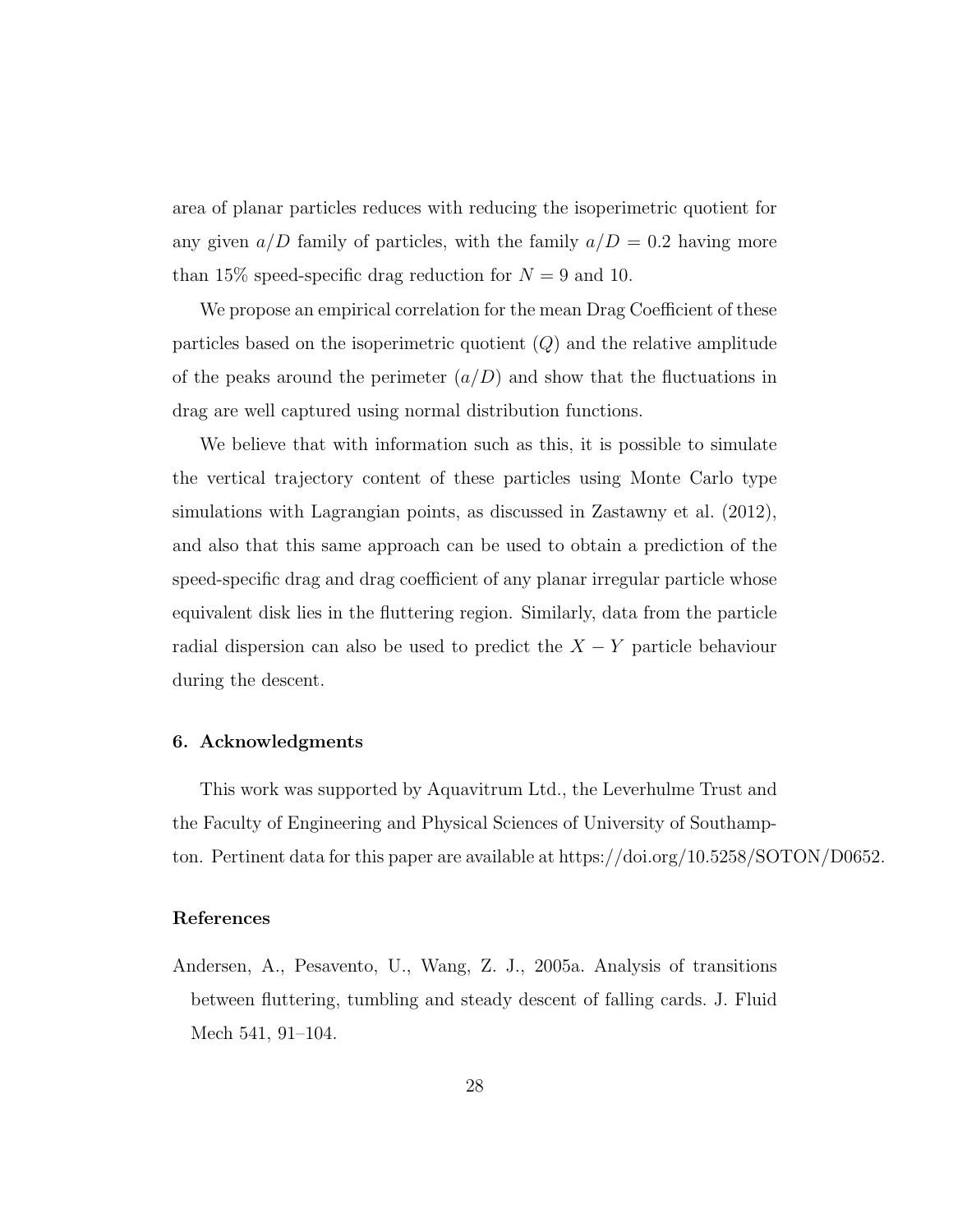- Andersen, A., Pesavento, U., Wang, Z. J., 2005b. Unsteady aerodynamics of fluttering and tumbling plates. J. Fluid Mech 541, 65–90.
- Auguste, F., Magnaudet, J., Fabre, D., 2013. Falling styles of disks. J. Fluid Mech. 719, 388–405.
- Bagheri, G. H., Bonadonna, C., 2016. On the drag of freely falling nonspherical particles. Powder Technology 301, 526–544.
- Belmonte, A., Eisenberg, H., Moses, E., 1998. From flutter to tumble: intertial drag and froude similarity in falling paper. Phys. Rev. Lett. 81, 345–348.
- Chrust, M., Bouchet, G., Dusek, J., 2013. Numerical simulation of the dynamics of freely falling discs. Physics of Fluids 25, 044102.
- Cong, S. T., Gay, M., Michaelides, E. E., 2004. Drag coefficients of irregular shaped particles. Powder Technology 139, 21–32.
- Esteban, L. B., Shrimpton, J., Ganapathisubramani, B., 2018. Edge effects on the fluttering characteristics of freely falling planar particles. Phys. Rev. Fluids 3, 064302.
- Field, S. B., Klaus, M., Moore, M. G., Nori, F., 1997. Chaotic dynamics of falling disks. Nature 388, 252–254.
- Haider, A., Levenspiel, O., 1983. Drag coefficient and terminal velocity of spherical of non-spherical solid particles. Powder Technology 58, 63–70.
- Heisinger, L., Newton, P., Kanso, E., 2014. Coins falling in water. J. Fluid Mech. 714, 243–253.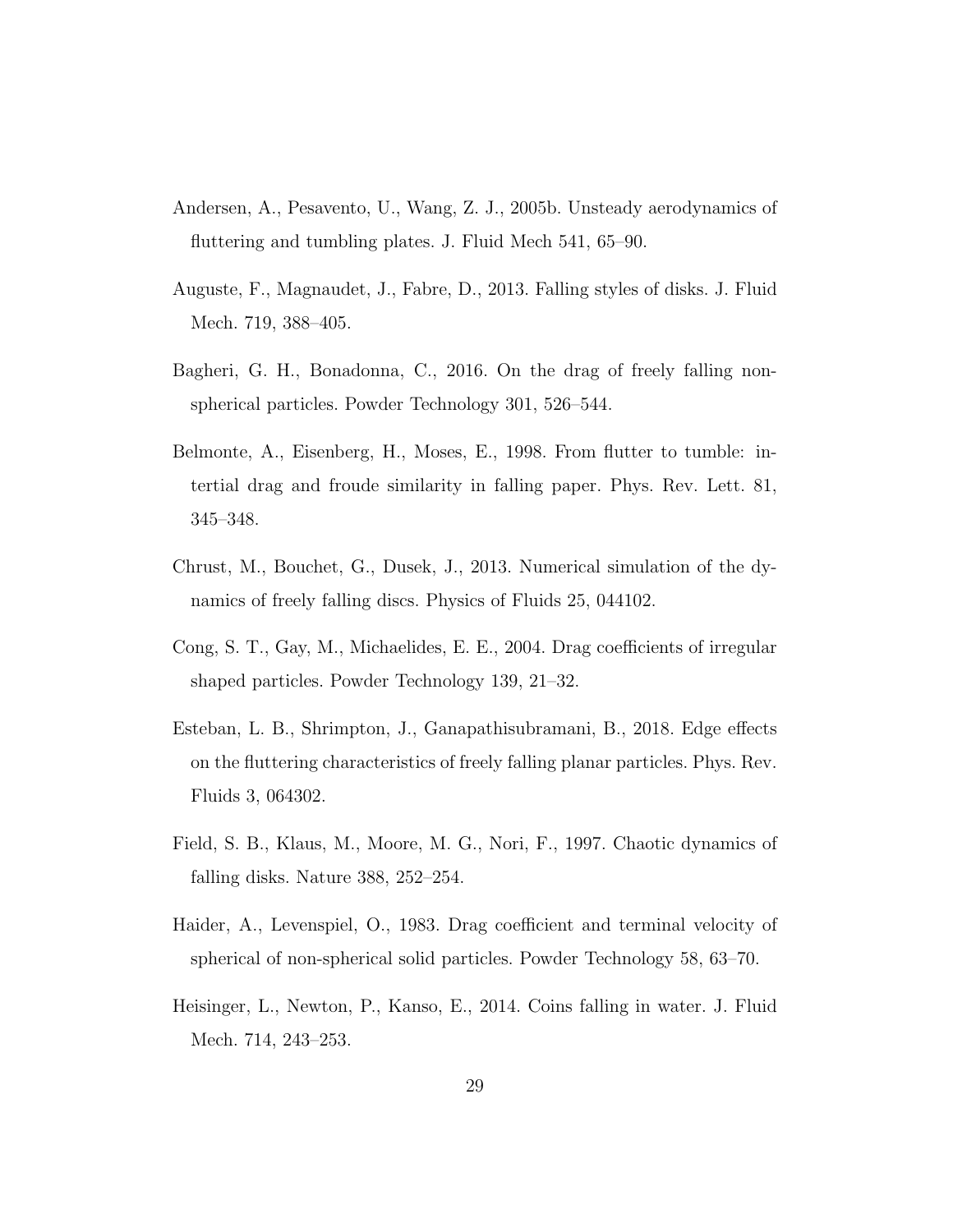- Holzer, A., Sommerfeld, M., 2008. New simple correlation formula for the drag coefficient of non-spherical particle. Powder Technology 184, 361–365.
- Jayaweera, K. O. L. F., 1972. An equivalent disc for calculating the terminal velocities of plate-like ice crystals. J. Atmos. Sci. 29, 596–597.
- Kajikawa, M., 1992. Observations of the falling motion of plate-like crystals. part i: The free-fall patterns and velocity variations of unrimed crystals. J. Meteor. Soc. Japan 70, 1–9.
- Lee, C., Su, Z., Zhong, H., Chen, S., Zhou, M., Wu., J., 2013. Experimental investigation of freely falling thin disks. part 2. transition of threedimensional motion from zigzag to spiral. J. Fluid Mech. 42, 77–104.
- Leith, D., 1987. Drag on nonspherical objects. Aerosol Science and Technology 6, 153–161.
- List, R., Schemenauer, R. S., 1971. Free-fall behaviour of planar snow crystals, conical graupel and small hail. J. Atmos. Sci. 28, 110–115.
- Loth, E., 2008. Drag of non-spherical solid particles of regular and irregular shape. Powder Technology 182, 342–353.
- Maggi, F., 2015. Experimental evidence of how the fractal structure controls the hydrodynamic resistance on granular aggregates moving through water. J. Hydrology 528, 694–702.
- Mando, M., Rosendahl, L., 2010. On the motion of non-spherical particles at high reynolds number. Powder Technology 202, 1–13.